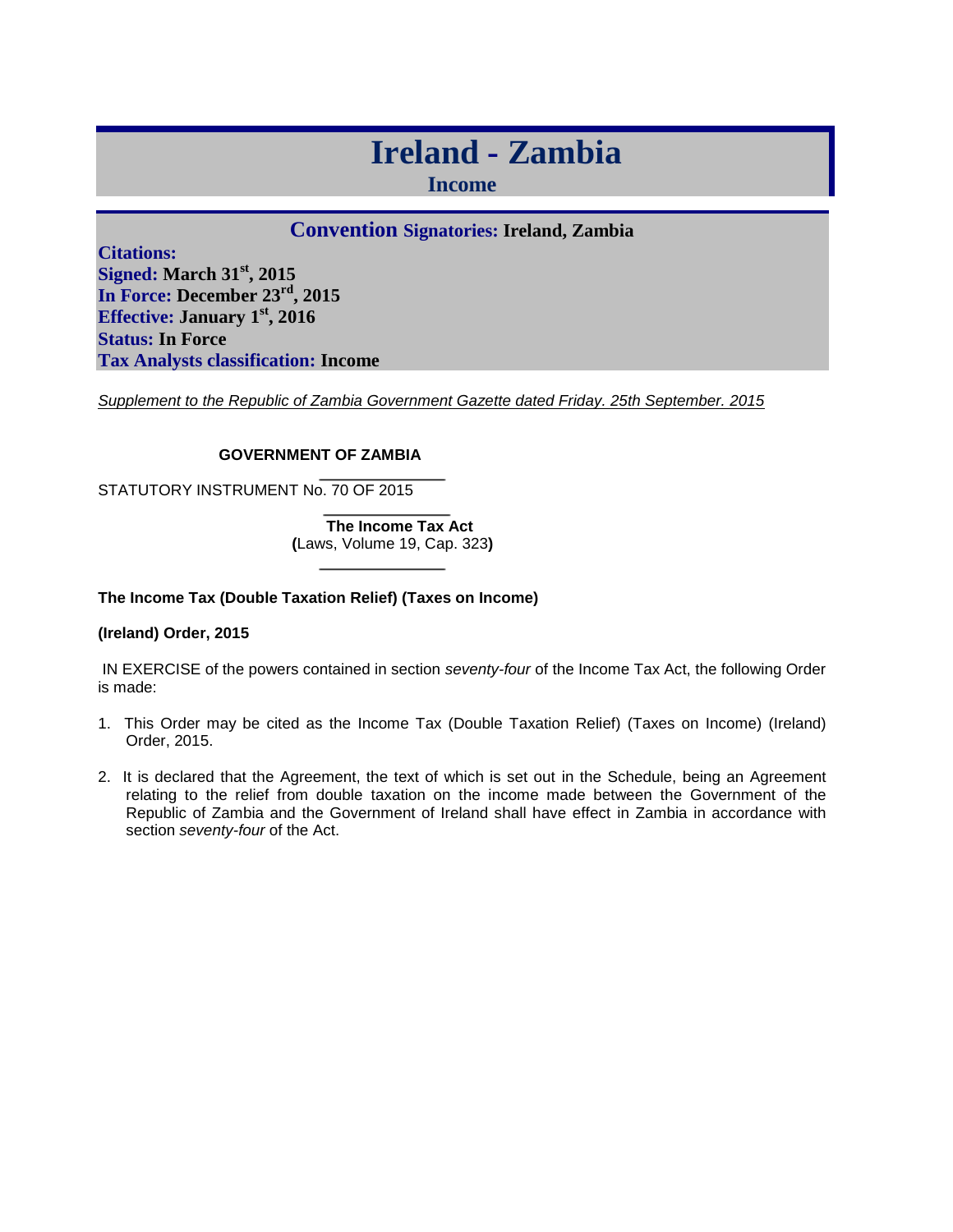# SCHEDULE

#### (Paragraph 2)

#### CONVENTION BETWEEN THE REPUBLIC OF ZAMBIA AND IRELAND FOR THE AVOIDANCE OF DOUBLE TAXATION AND THE PREVENTION OF FISCAL EVASION WITH RESPECT TO TAXES ON INCOME AND CAPITAL GAINS

The Government of the Republic of Zambia and the Government of Ireland, desiring to conclude a Convention for the avoidance of double taxation and the prevention of fiscal evasion with respect to taxes on income and capital gains, have agreed as follows:

# **ARTICLE 1**

# **PERSONS COVERED**

This Convention shall apply to persons who are residents of one or both of the Contracting States.

# **ARTICLE 2**

# **TAXES COVERED**

- 1. This Convention shall apply to taxes on income and capital gains imposed by each Contracting State, irrespective of the manner in which they are levied.
- 2. There shall be regarded as taxes on income and capital gains all taxes imposed on total income, or on elements of income, including taxes on gains from the alienation of movable or immovable property as well as taxes on capital appreciation.
- 3. The existing taxes to which this Convention shall apply are:
	- (a) in the Republic of Zambia:

the income tax.

(hereinafter referred to as "Zambian tax"); and

- (b) in Ireland:
	- (i) the income tax;
	- (ii) the universal social charge;
	- (iii) the corporation tax; and
	- (iv) the capital gains tax.

(hereinafter referred to as "Irish tax")

4. This Convention shall apply also to any identical or substantially similar taxes that are imposed after the date of signature of this Convention in addition to, or in place of, the existing taxes. The competent authorities of the Contracting States shall notify each other of any significant changes that have been made in their respective taxation laws.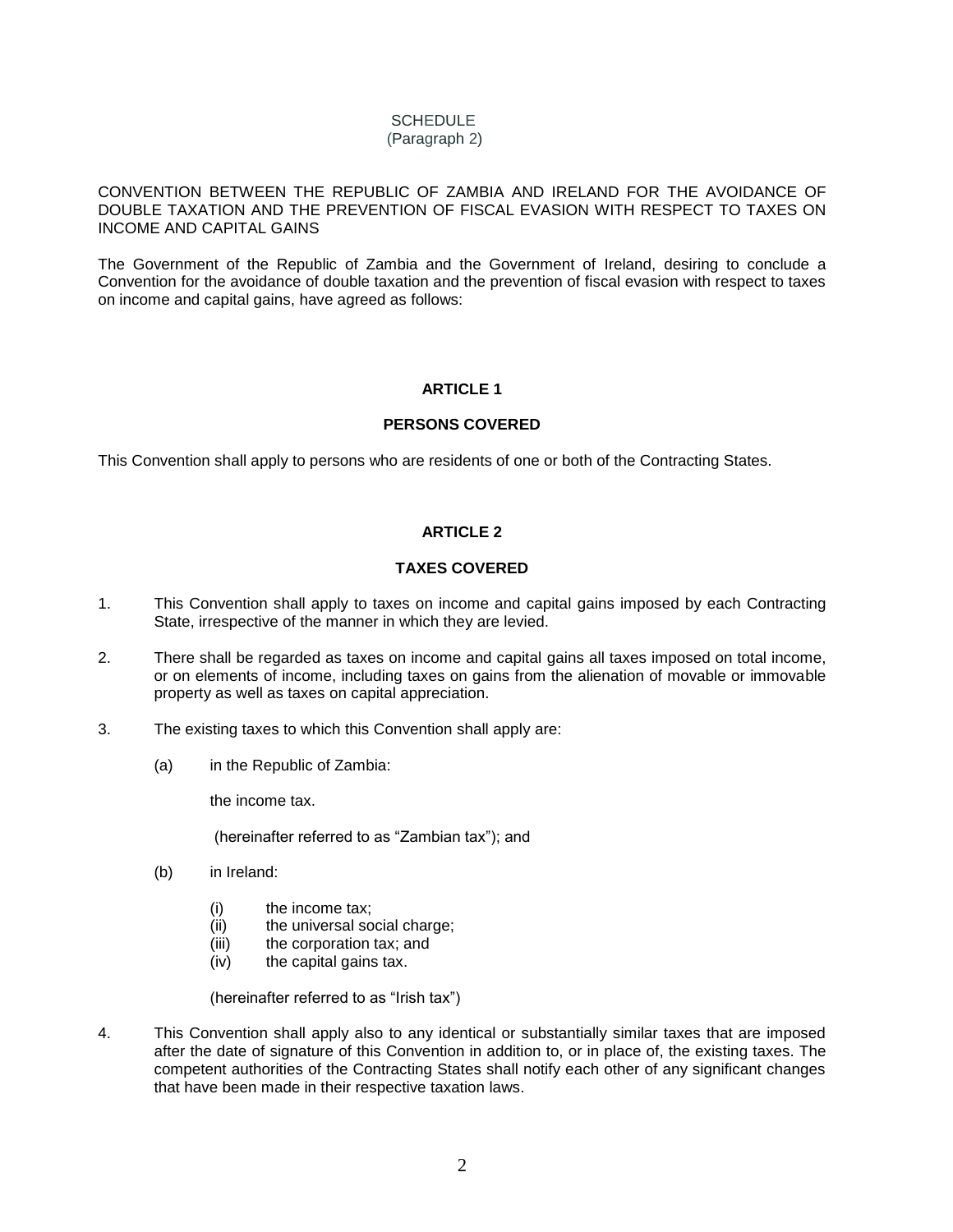#### **GENERAL DEFINITIONS**

1. For the purposes of this Convention, unless the context otherwise requires:

- (a) the term "Zambia" means the Republic of Zambia; or any area within which Zambia, in accordance with international law, may exercise sovereign rights or jurisdiction;
- (b) the term "Ireland" includes any area outside the territorial waters of Ireland which has been or may hereafter be designated, under the laws of Ireland concerning the Exclusive Economic Zone and the Continental Shelf, as an area within which Ireland may exercise such sovereign rights and jurisdiction as are in conformity with international law;
- (c) the terms "a Contracting State" and "the other Contracting State" mean Zambia or Ireland as the context requires and the term "Contracting States" means Zambia and Ireland;
- (d) the term "business" includes the performance of professional services and of other activities of an independent character;
- (e) the term "company" means any body corporate or any entity that is treated as a body corporate for tax purposes;
- (f) the term "competent authority" means:
	- (i) in Zambia, the Commissioner-General of the Zambia Revenue Authority or his authorised representative; and
	- (ii) in Ireland, the Revenue Commissioners or their authorised representative;
- (g) the term "enterprise" applies to the carrying on of any business;
- (h) the terms "enterprise of a Contracting State" and "enterprise of the other Contracting State" mean respectively an enterprise carried on by a resident of a Contracting State and an enterprise carried on by a resident of the other Contracting State;
- (i) the term "international traffic" means any transport by a ship, aircraft or rail or road transport vehicle operated by an enterprise of a Contracting State, except when the ship, aircraft, rail or road transport vehicle is operated solely between places in the other Contracting State;
- (j) the term "national", in relation to a Contracting State, means:
	- (i) any individual possessing the nationality or citizenship of that Contracting State; and
	- (ii) any legal person or association deriving its status as such from the laws in force in that Contracting State;

(k) the term "person" includes an individual, a company and any other body of persons.

2. As regards the application of this Convention at any time by a Contracting State, any term not defined therein shall, unless the context otherwise requires, have the meaning that it has at that time under the law of that State for the purposes of the taxes to which this Convention applies, any meaning under the applicable tax laws of that State prevailing over a meaning given to the term under other laws of that State.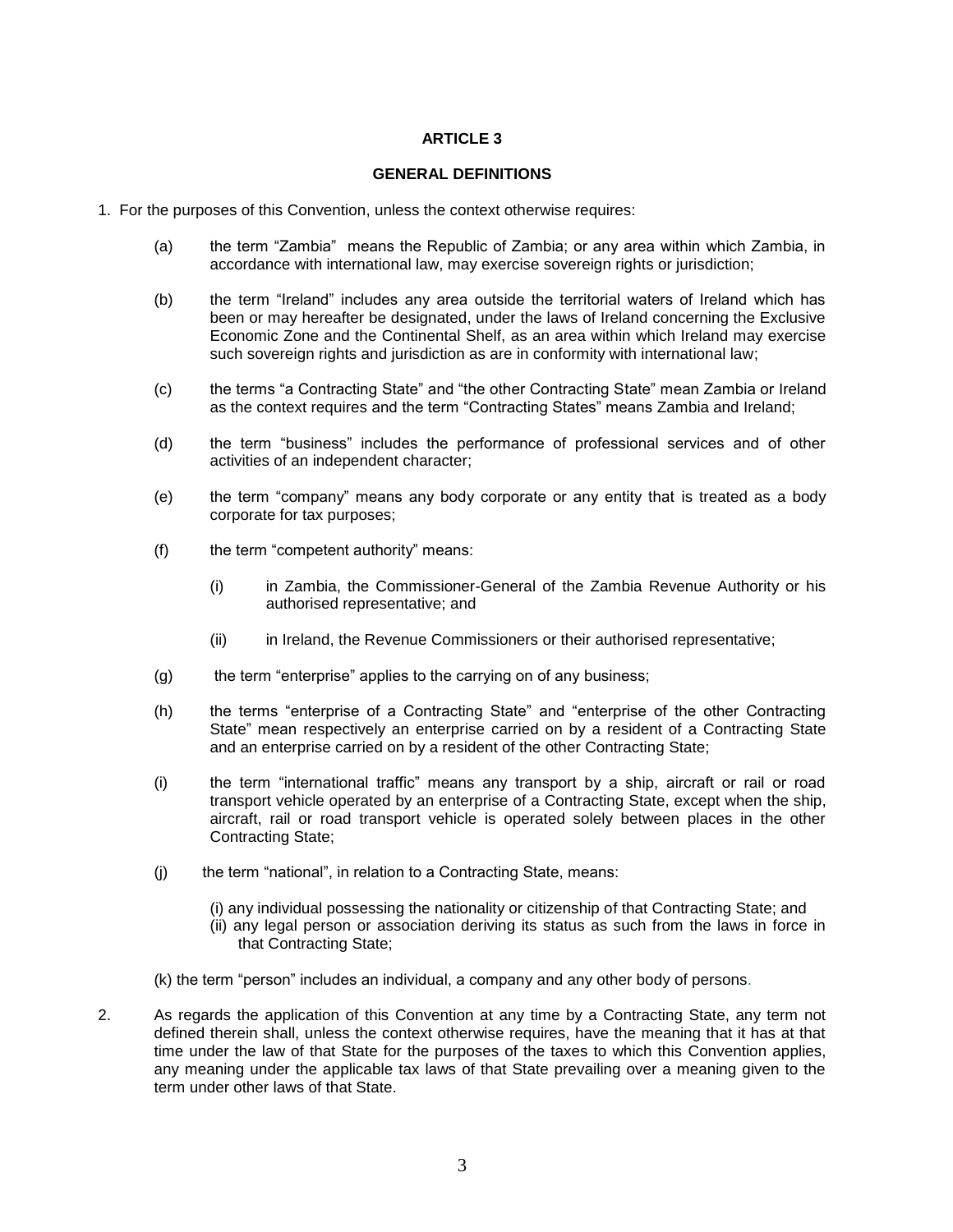#### **RESIDENT**

- 1. For the purposes of this Convention, the term "resident of a Contracting State" means any person who, under the laws of that State, is liable to tax therein by reason of that person's domicile, residence, place of incorporation, place of management or any other criterion of a similar nature, and also includes that State and any political subdivision or local authority thereof. This term, however, does not include any person who is liable to tax in that State in respect only of income from sources in that State.
- 2. Where by reason of the provisions of paragraph 1 an individual is a resident of both Contracting States, then that individual's status shall be determined as follows:
	- (a) the individual shall be deemed to be a resident only of the State in which a permanent home is available to the individual; if a permanent home is available to the individual in both States, the individual shall be deemed to be a resident only of the State with which the individual's personal and economic relations are closer (centre of vital interests);
	- (b) if sole residence cannot be determined under the provisions of subparagraph (a), the individual shall be deemed to be a resident only of the State in which the individual has an habitual abode;
	- (c) if the individual has an habitual abode in both States or in neither of them, the individual shall be deemed to be a resident only of the State of which the individual is a national;
	- (d) if the individual is a national of both States or of neither of them, the competent authorities of the Contracting States shall settle the question by mutual agreement.
- 3. Where by reason of the provisions of paragraph 1 a person other than an individual is a resident of both Contracting States, then it shall be deemed to be a resident only of the State in which its place of effective management is situated.

#### **ARTICLE 5**

#### **PERMANENT ESTABLISHMENT**

- 1. For the purposes of this Convention, the term "permanent establishment" means a fixed place of business through which the business of an enterprise is wholly or partly carried on.
- 2. The term "permanent establishment" includes especially:
	- (a) a place of management;
	- (b) a branch;
	- (c) an office;
	- (d) a factory;
	- (e) a workshop; and
	- (f) a mine, an oil or gas well, a quarry or any other place of extraction or exploitation of natural resources.
- 3. The term "permanent establishment" shall be deemed to include: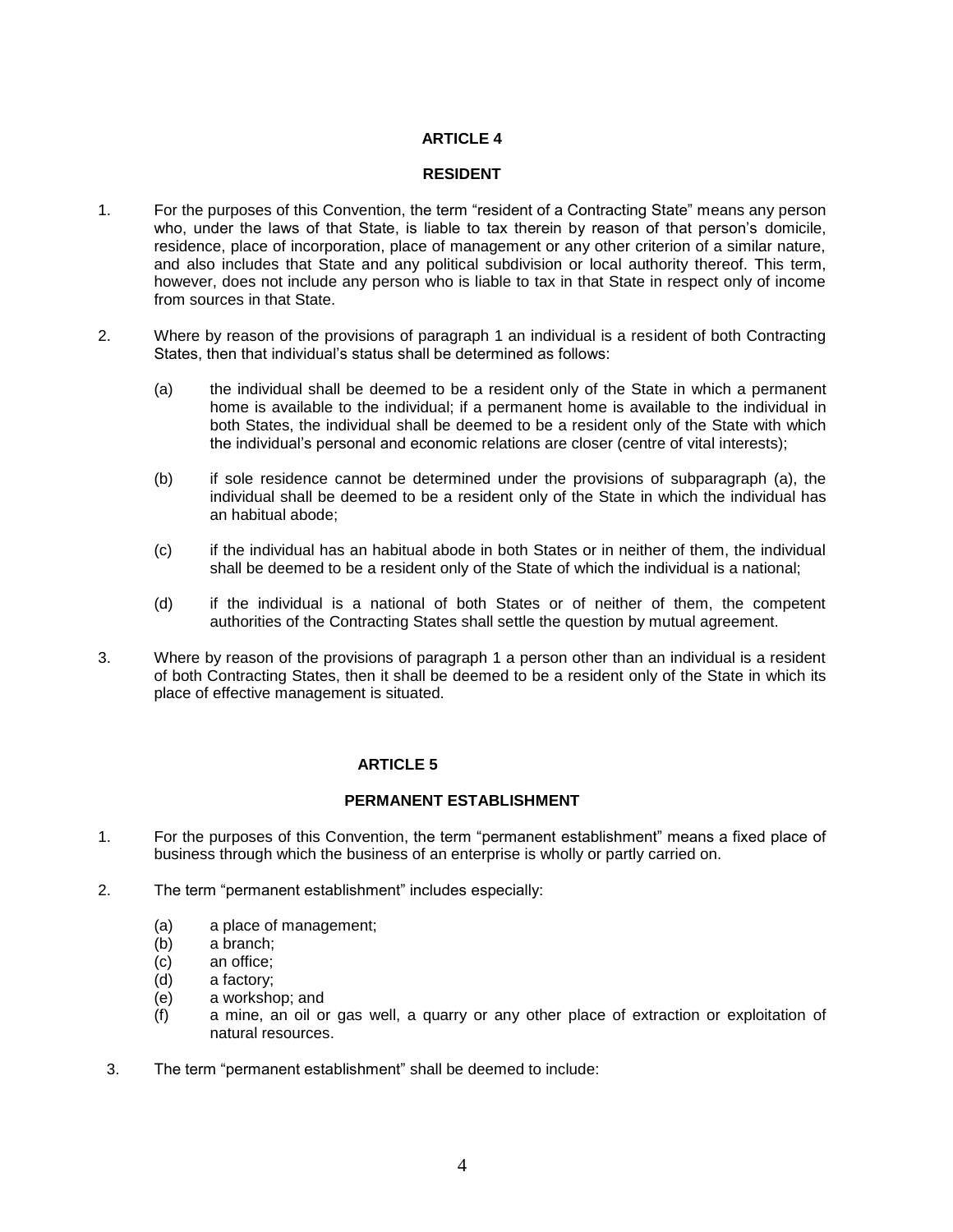- (a) a building site, a construction, assembly or installation project or any supervisory activity in connection with such site, project or activity, but only where such site, project or activity continues for a period of more than 183 days;
- (b) the furnishing of services, including consultancy services, by an enterprise through employees or other personnel engaged by an enterprise for such purpose, but only where activities of that nature continue (for the same or a connected project) within the Contracting State for a period or periods exceeding in the aggregate 183 days in any twelve-month period commencing or ending in the fiscal year concerned;
- (c) for an individual, the performing of services in a Contracting State by that individual, but only if the individual's stay in that State, for the purpose of performing those services, is for a period or periods aggregating more than 183 days within any twelve-month period commencing or ending in the fiscal year concerned;
- (d) an installation or structure used for the exploration for natural resources provided that the installation or structure continues for a period of not less than 183 days.
- 4. Notwithstanding the preceding provisions of this Article, the term "permanent establishment" shall be deemed not to include:
	- (a) the use of facilities solely for the purpose of storage, display or delivery of goods or merchandise belonging to the enterprise;
	- (b) the maintenance of a stock of goods or merchandise belonging to the enterprise solely for the purpose of storage, display or delivery;
	- (c) the maintenance of a stock of goods or merchandise belonging to the enterprise solely for the purpose of processing by another enterprise;
	- (d) the maintenance of a fixed place of business solely for the purpose of purchasing goods or merchandise, or of collecting information, for the enterprise;
	- (e) the maintenance of a fixed place of business solely for the purpose of carrying on, for the enterprise, any other activity of a preparatory or auxiliary character; and
	- (f) the maintenance of a fixed place of business solely for any combination of activities mentioned in subparagraphs (a) to (e), provided that the overall activity of the fixed place of business resulting from this combination is of a preparatory or auxiliary character.
- 5. Notwithstanding the provisions of paragraphs 1 and 2, where a person other than an agent of an independent status to whom paragraph 6 applies – is acting on behalf of an enterprise and has, and habitually exercises, in a Contracting State an authority to conclude contracts in the name of the enterprise, that enterprise shall be deemed to have a permanent establishment in that State in respect of any activities which that person undertakes for the enterprise, unless the activities of such person are limited to those mentioned in paragraph 4 which, if exercised through a fixed place of business, would not make this fixed place of business a permanent establishment under the provisions of that paragraph.
- 6. An enterprise of a Contracting State shall not be deemed to have a permanent establishment in the other Contracting State merely because it carries on business in that other State through a broker, general commission agent or any other agent of an independent status, provided that such persons are acting in the ordinary course of their business. However, when the activities of such an agent are devoted wholly or almost wholly on behalf of that enterprise, and conditions are made or imposed between that enterprise and the agent in their commercial and financial relations which differ from those which would have been made between independent enterprises,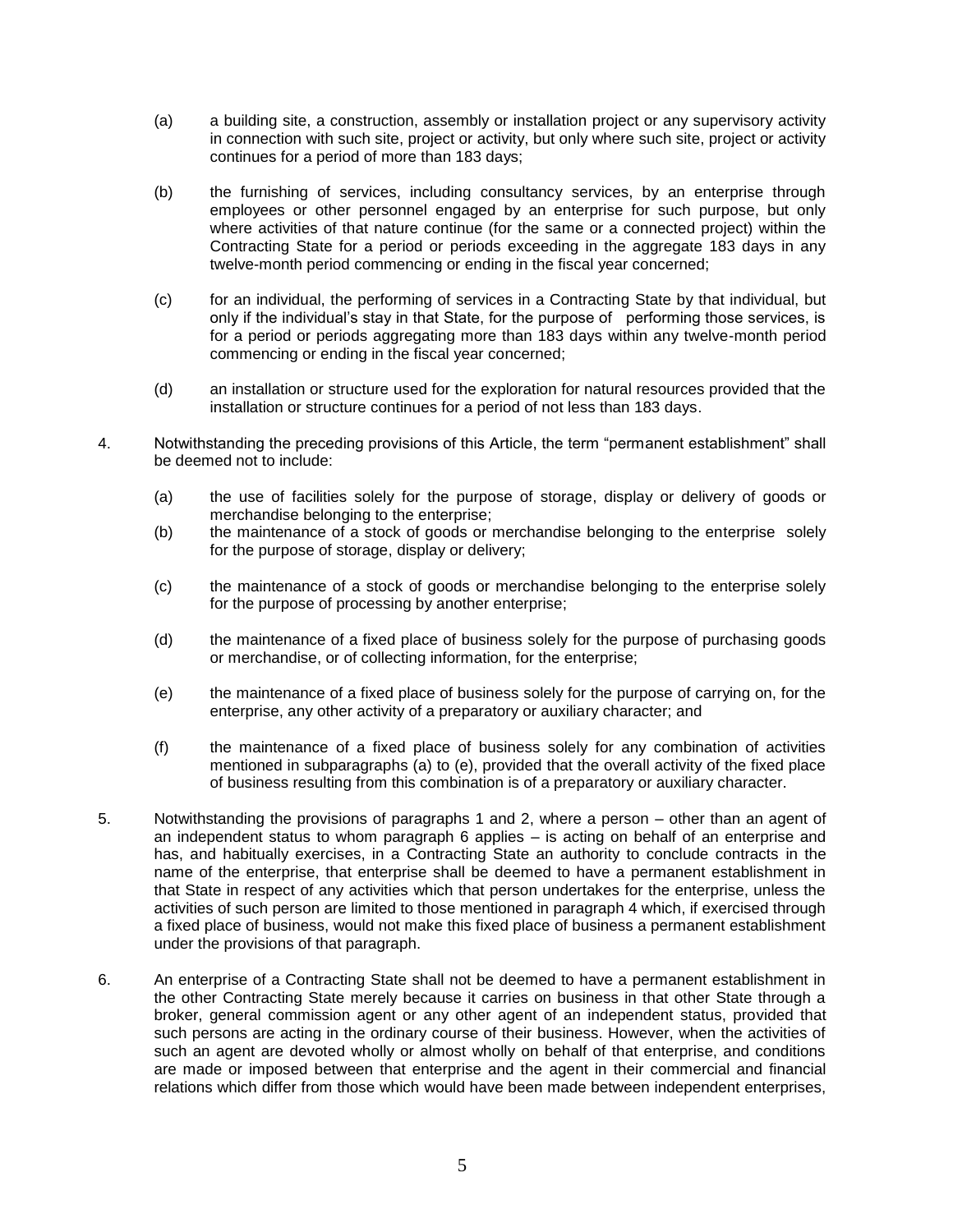the agent will not be considered an agent of an independent status within the meaning of this paragraph*.*

7. The fact that a company which is a resident of a Contracting State controls or is controlled by a company which is a resident of the other Contracting State, or which carries on business in that other State (whether through a permanent establishment or otherwise), shall not of itself constitute either company a permanent establishment of the other.

# **ARTICLE 6**

#### **INCOME FROM IMMOVABLE PROPERTY**

- 1. Income derived by a resident of a Contracting State from immovable property (including income from agriculture or forestry) situated in the other Contracting State may be taxed in that other State.
- 2. The term "immovable property" shall have the meaning which it has under the law of the Contracting State in which the property in question is situated. The term shall in any case include property accessory to immovable property, livestock and equipment used in agriculture and forestry, rights to which the provisions of general law respecting landed property apply, usufruct of immovable property and rights to variable or fixed payments as consideration for the working of, or the right to work, mineral deposits, sources and other natural resources. Ships, boats, aircraft and rail or road transport vehicles shall not be regarded as immovable property.
- 3. The provisions of paragraph 1 shall apply to income derived from the direct use, letting or use in any other form of immovable property.
- 4. The provisions of paragraphs 1 and 3 shall also apply to the income from immovable property of an enterprise.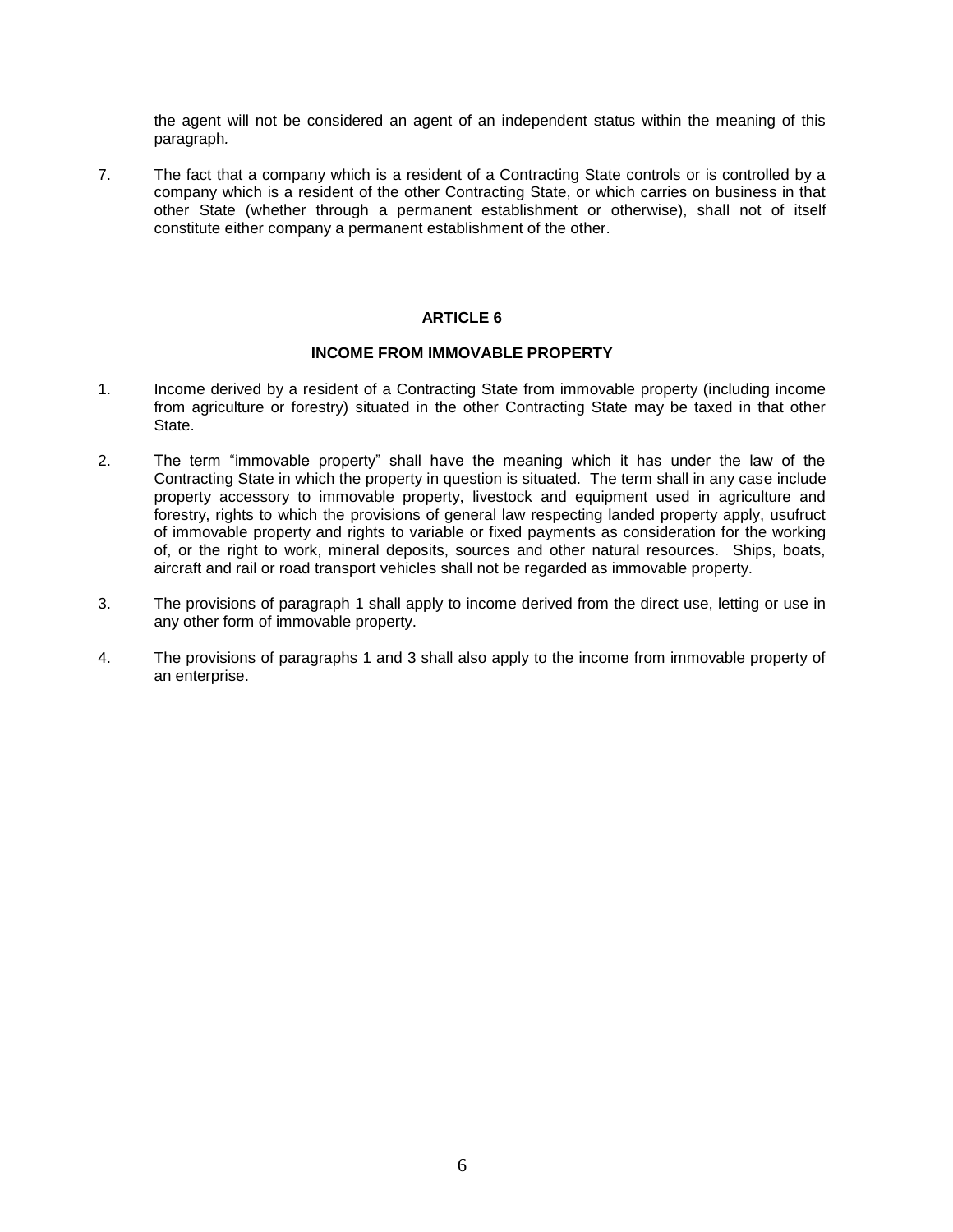#### **BUSINESS PROFITS**

- 1. The profits of an enterprise of a Contracting State shall be taxable only in that State unless the enterprise carries on business in the other Contracting State through a permanent establishment situated therein. If the enterprise carries on business as aforesaid, the profits of the enterprise may be taxed in the other State but only so much of them as is attributable to that permanent establishment.
- 2. Subject to the provisions of paragraph 3, where an enterprise of a Contracting State carries on business in the other Contracting State through a permanent establishment situated therein, there shall in each Contracting State be attributed to that permanent establishment the profits which it might be expected to make if it were a distinct and separate enterprise engaged in the same or similar activities under the same or similar conditions and dealing wholly independently with the enterprise of which it is a permanent establishment.
- 3. In determining the profits of a permanent establishment, there shall be allowed as deductions expenses which are incurred for the purposes of the business of the permanent establishment, including executive and general administrative expenses so incurred, whether in the Contracting State in which the permanent establishment is situated or elsewhere.
- 4. In so far as it has been customary in a Contracting State to determine the profits to be attributed to a permanent establishment on the basis of an apportionment of the total profits of the enterprise to its various parts, nothing in paragraph 2 shall preclude that Contracting State from determining the profits to be taxed by such an apportionment as may be customary. The method of apportionment adopted shall, however, be such that the result shall be in accordance with the principles contained in this Article.
- 5. No profits shall be attributed to a permanent establishment by reason of the mere purchase by that permanent establishment of goods or merchandise for the enterprise.
- 6. For the purposes of the preceding paragraphs, the profits to be attributed to the permanent establishment shall be determined by the same method year by year unless there is good and sufficient reason to the contrary.
- 7. Where profits include items of income or gains which are dealt with separately in other Articles of this Convention, then the provisions of those Articles shall not be affected by the provisions of this Article.

#### **ARTICLE 8**

#### **INTERNATIONAL TRANSPORT**

- 1. Profits of an enterprise of a Contracting State from the operation of ships, aircraft or rail or road transport vehicles in international traffic shall be taxable only in that State.
- 2. For the purposes of this Article, profits from the operation of ships, aircraft or rail or road transport vehicles in international traffic shall include:
	- (a) profits derived from the rental on a bare boat basis of ships or aircraft used in international traffic;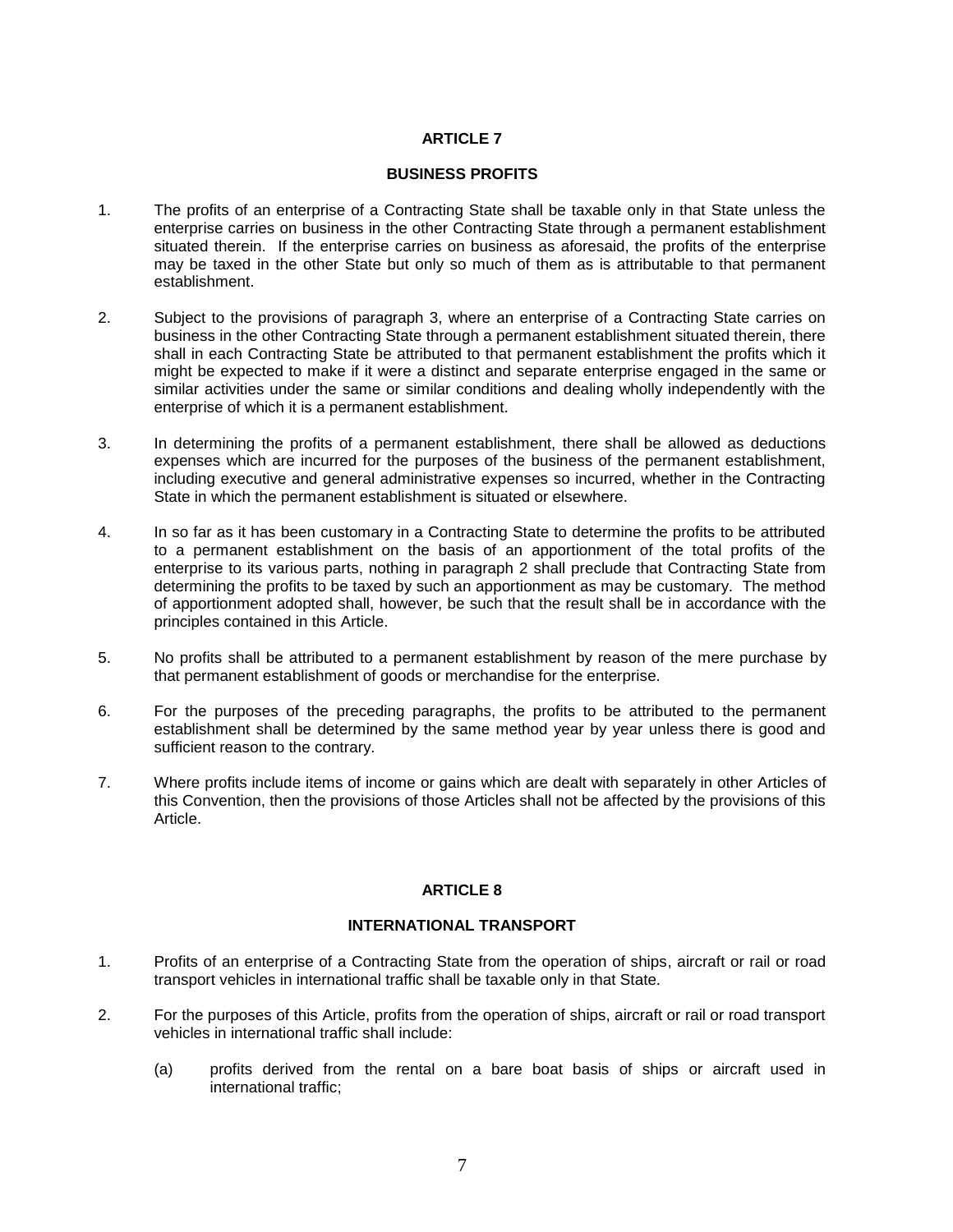- (b) profits derived from the rental or lease of rail or road transport vehicles;
- (c) profits derived from the use, rental or lease of containers, if such profits are incidental to the profits to which the provisions of paragraph 1 apply.
- 3 The provisions of paragraph 1 shall also apply to profits from the participation in a pool, a joint business or an international operating agency.

# **ASSOCIATED ENTERPRISES**

- 1. Where:
	- (a) an enterprise of a Contracting State participates directly or indirectly in the management, control or capital of an enterprise of the other Contracting State, or
	- (b) the same persons participate directly or indirectly in the management, control or capital of an enterprise of a Contracting State and an enterprise of the other Contracting State,

and in either case conditions are made or imposed between the two enterprises in their commercial or financial relations which differ from those which would be made between independent enterprises, then any profits which would, but for those conditions, have accrued to one of the enterprises, but, by reason of those conditions, have not so accrued, may be included in the profits of that enterprise and taxed accordingly.

- 2. Where a Contracting State includes in the profits of an enterprise of that State and taxes accordingly – profits on which an enterprise of the other Contracting State has been charged to tax in that other State and the profits so included are profits which would have accrued to the enterprise of the first-mentioned State if the conditions made between the two enterprises had been those which would have been made between independent enterprises, then that other State shall make an appropriate adjustment to the amount of the tax charged therein on those profits. In determining such adjustment, due regard shall be had to the other provisions of this Convention and the competent authorities of the Contracting States shall if necessary consult each other.
- 3. The provisions of paragraph 2 shall not apply where judicial, administrative or other legal proceedings have resulted in a final ruling that by actions giving rise to an adjustment of profits under paragraph 1, one of the enterprises concerned is liable to penalty with respect to fraud, gross negligence or wilful default.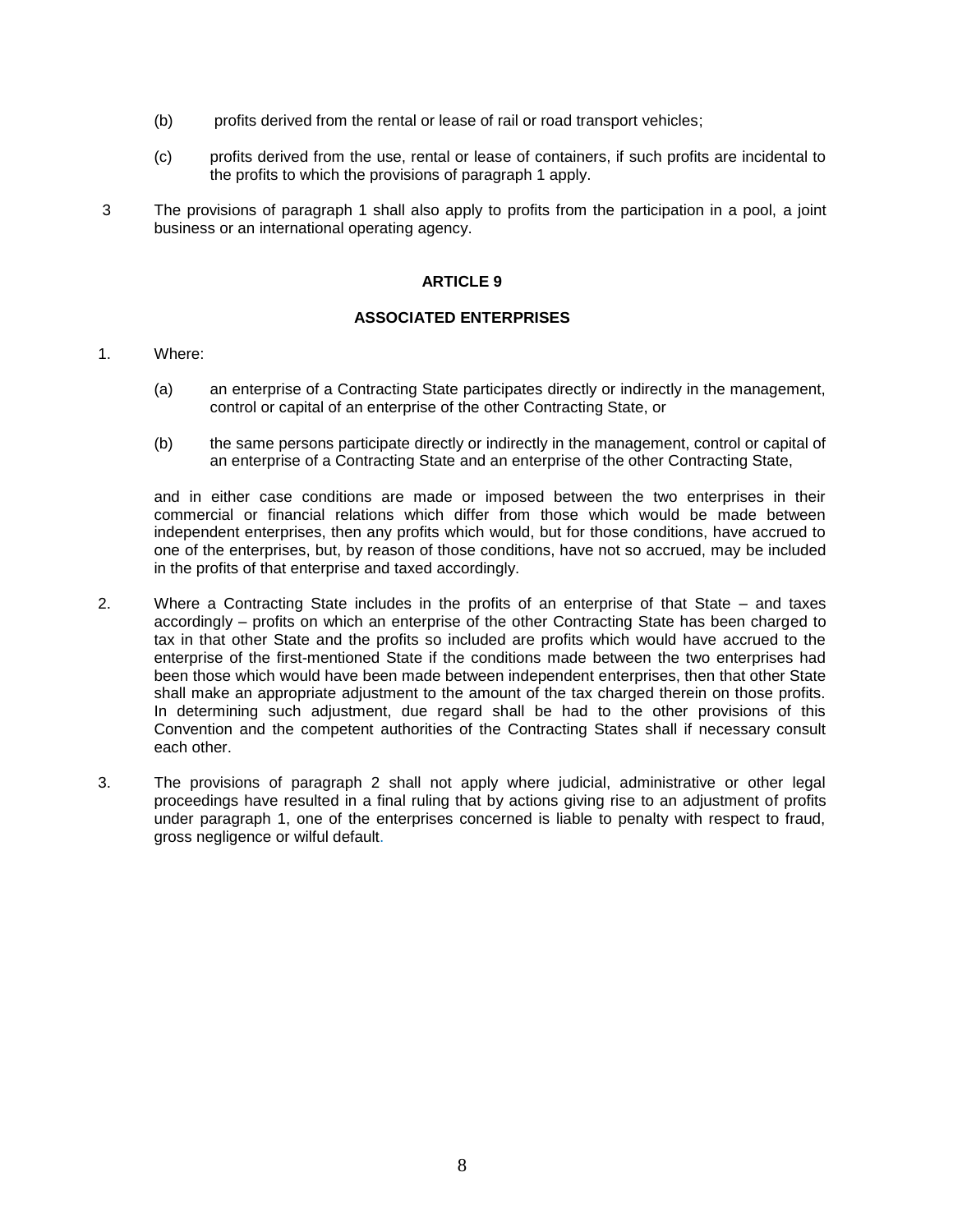#### **DIVIDENDS**

- 1. Dividends paid by a company which is a resident of a Contracting State to a resident of the other Contracting State may be taxed in that other State.
- 2. However, such dividends may also be taxed in the Contracting State of which the company paying the dividends is a resident and according to the laws of that State, but if the beneficial owner of the dividends is a resident of the other Contracting State, the tax so charged shall not exceed 7.5 per cent of the gross amount of the dividends.

The competent authorities of the Contracting States shall by mutual agreement settle the mode of application of this limitation.

This paragraph shall not affect the taxation of the company in respect of the profits out of which the dividends are paid.

- 3. The term "dividends" as used in this Article means income from shares, or other rights, not being debt-claims, participating in profits, as well as income from other corporate rights which is subjected to the same taxation treatment as income from shares by the laws of the Contracting State of which the company making the distribution is a resident.
- 4. The provisions of paragraphs 1 and 2 shall not apply if the beneficial owner of the dividends, being a resident of a Contracting State, carries on business in the other Contracting State of which the company paying the dividends is a resident through a permanent establishment situated therein and the holding in respect of which the dividends are paid is effectively connected with such permanent establishment. In such case, the provisions of Article 7 shall apply.
- 5. Where a company which is a resident of a Contracting State derives profits or income from the other Contracting State, that other State may not impose any tax on the dividends paid by the company, except in so far as such dividends are paid to a resident of that other State or in so far as the holding in respect of which the dividends are paid is effectively connected with a permanent establishment situated in that other State, nor subject the company's undistributed profits to a tax on undistributed profits, even if the dividends paid or the undistributed profits consist wholly or partly of profits or income arising in such other State.

#### **ARTICLE 11**

#### **INTEREST**

- 1. Interest arising in a Contracting State and paid to a resident of the other Contracting State may be taxed in that other State.
- 2. However, such interest may also be taxed in the Contracting State in which it arises, and according to the laws of that State, but if the beneficial owner of the interest is a resident of the other Contracting State, the tax so charged shall not exceed 10 per cent of the gross amount of the interest.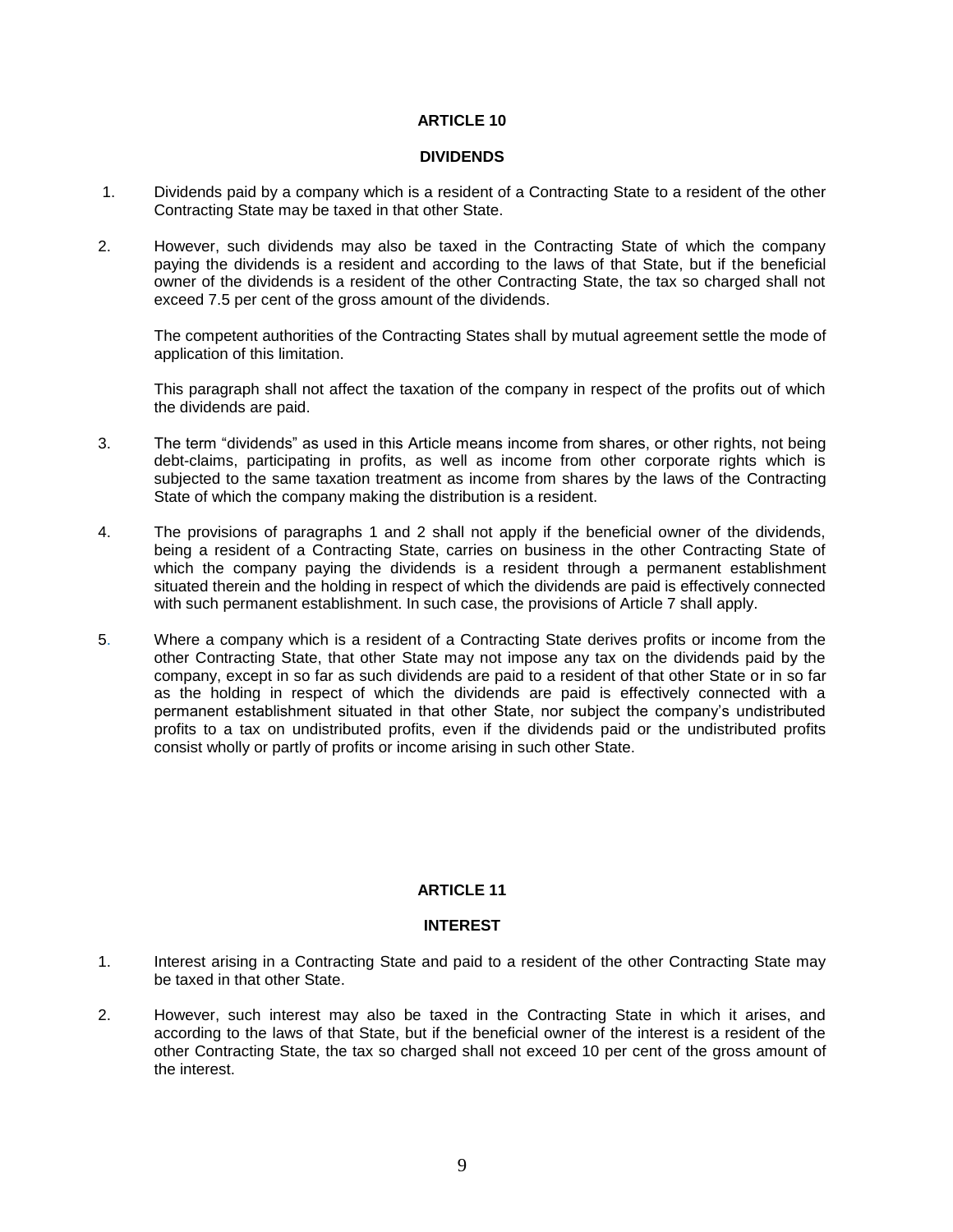The competent authorities of the Contracting States shall by mutual agreement settle the mode of application of this limitation.

- 3. Notwithstanding the provisions of paragraph 2, interest referred to paragraph 1 shall be taxable only in the Contracting State of which the recipient is a resident if the beneficial owner of the interest is a resident of that State and:
	- a) in the case of Zambia is:
		- (i) the Government of Zambia;
		- (ii) the Bank of Zambia;
		- (iii) the National Pension Scheme Authority as long as its capital is wholly owned by the Government of Zambia;
		- (iv) any financial institution wholly owned by the Government of Zambia as may be agreed from time to time between the competent authorities of the Contracting States; or
		- (v) any agency wholly owned by Government, political sub-division, or local authority of Zambia.
	- b) in the case of Ireland is:
		- (i) the Government of Ireland;
		- (ii) the Central Bank of Ireland;
		- (iii) the National Pension Reserve Fund as long as its capital is wholly owned by the Government of Ireland;
		- (iv) any financial institution wholly owned by the Government of Ireland as may be agreed from time to time between the competent authorities of the Contracting States; or
		- (v) any agency wholly owned by Government, political sub-division, or local authority of Ireland.

The competent authorities of the Contracting States may determine by mutual agreement any other government institution to which this paragraph shall apply.

- 4. The term "interest" as used in this Article means income from debt-claims of every kind, whether or not secured by mortgage and whether or not carrying a right to participate in the debtor's profits, and in particular, income from Government securities and income from bonds or debentures, including premiums and prizes attaching to such securities, bonds or debentures. Penalty charges for late payment shall not be regarded as interest for the purpose of this Article.
- 5. The provisions of paragraphs 1 and 2 shall not apply if the beneficial owner of the interest, being a resident of a Contracting State, carries on business in the other Contracting State in which the interest arises through a permanent establishment situated therein and the debt-claim in respect of which the interest is paid is effectively connected with such permanent establishment. In such case, the provisions of Article 7 shall apply.
- 6. Interest shall be deemed to arise in a Contracting State when the payer is a resident of that State. Where, however, the person paying the interest, whether that person is a resident of a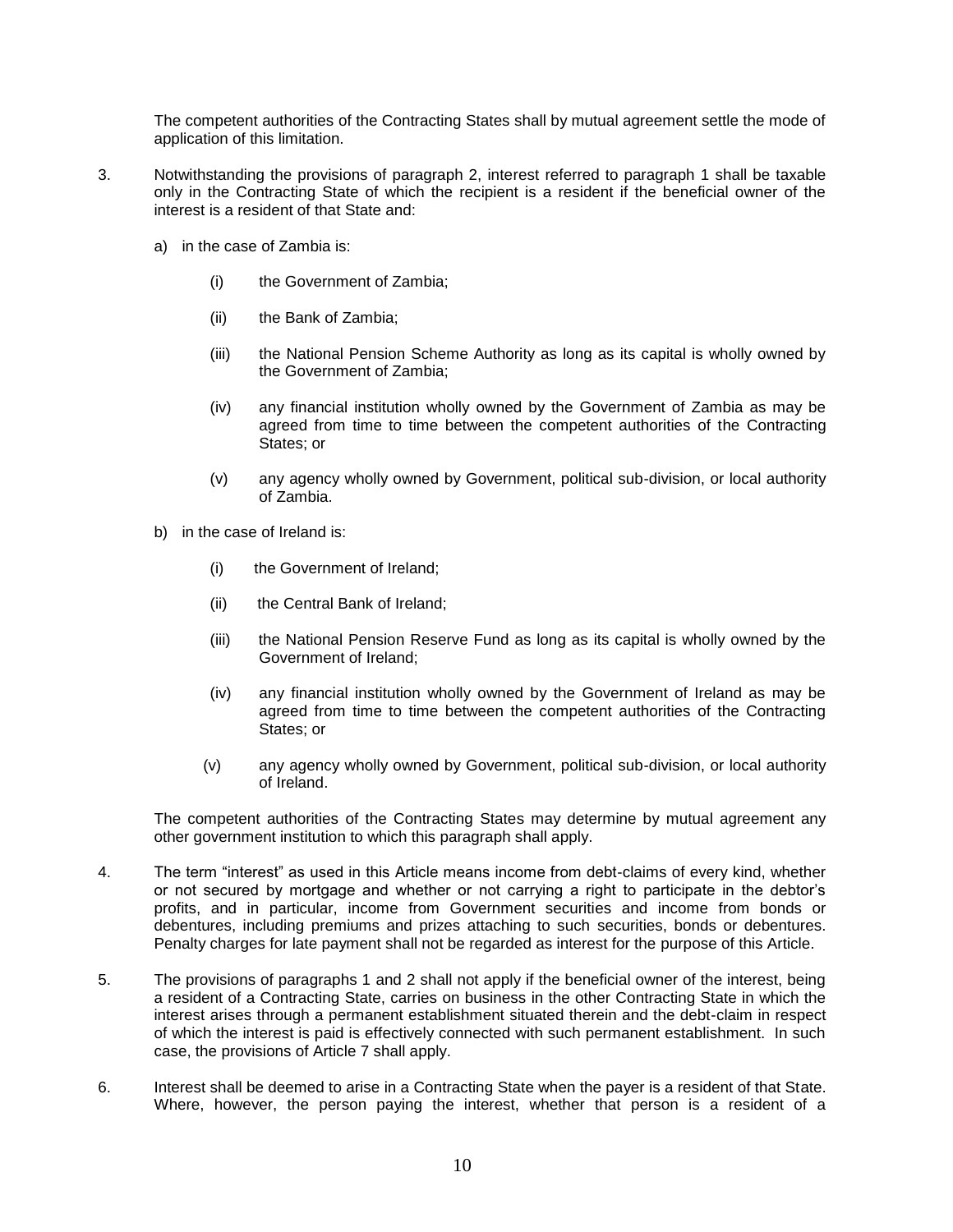Contracting State or not, has in a Contracting State a permanent establishment in connection with which the indebtedness on which the interest is paid was incurred, and such interest is borne by such permanent establishment, then such interest shall be deemed to arise in the State in which the permanent establishment is situated.

7. Where, by reason of a special relationship between the payer and the beneficial owner or between both of them and some other person, the amount of the interest, having regard to the debt-claim for which it is paid, exceeds the amount which would have been agreed upon by the payer and the beneficial owner in the absence of such relationship, the provisions of this Article shall apply only to the last-mentioned amount. In such case, the excess part of the payments shall remain taxable according to the laws of each Contracting State, due regard being had to the other provisions of this Convention.

# **ARTICLE 12**

# **ROYALTIES**

- 1. Royalties arising in a Contracting State and paid to a resident of the other Contracting State may be taxed in that other State.
- 2. However, such royalties may also be taxed in the Contracting State in which they arise, and according to the laws of that State, but if the beneficial owner of the royalties is a resident of the other Contracting State, the tax so charged shall not exceed 10 per cent of the gross amount of the royalties.

The competent authorities of the Contracting States shall by mutual agreement settle the mode of application of this limitation.

- 3. The term "royalties" as used in this Article means payments of any kind received as a consideration for the use of, or the right to use, any copyright of literary, artistic or scientific work (including cinematograph films, and recordings on tape or other media used for radio or television broadcasting or other means of reproduction or transmission), any patent, trade mark, design or model, plan, secret formula or process, or for information concerning industrial, commercial or scientific experience.
- 4. Notwithstanding the provisions of paragraph 2, in the case of payment of royalties in respect of any copyright of scientific work, any patent, trade mark, design or model, plan, secret formula or process or information concerning industrial, commercial or scientific experience, the tax charged shall not exceed 8 per cent of the gross amount of the royalties.

The competent authorities of the Contracting States shall by mutual agreement settle the mode of application of this limitation.

5. The provisions of paragraphs 1, 2 and 4 shall not apply if the beneficial owner of the royalties, being a resident of a Contracting State, carries on business in the other Contracting State in which the royalties arise through a permanent establishment situated therein and the right or property in respect of which the royalties are paid is effectively connected with such permanent establishment. In such case, the provisions of Article 7 shall apply.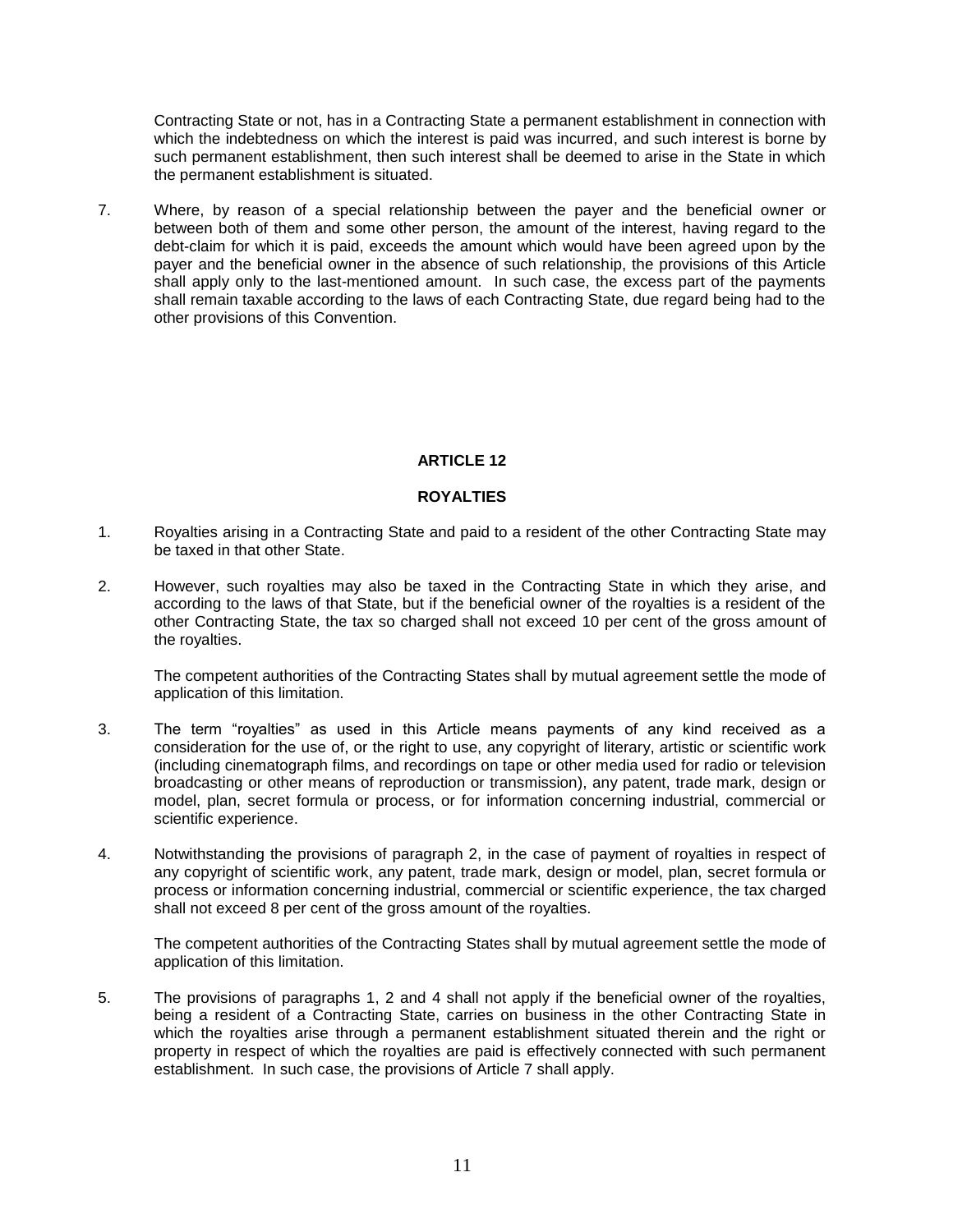- 6. Royalties shall be deemed to arise in a Contracting State when the payer is a resident of that State. Where, however, the person paying the royalties, whether that person is a resident of a Contracting State or not, has in a Contracting State a permanent establishment with which the right or property in respect of which the royalties are paid is effectively connected, and such royalties are borne by such permanent establishment, then such royalties shall be deemed to arise in the State in which the permanent establishment is situated.
- 7. Where, by reason of a special relationship between the payer and the beneficial owner or between both of them and some other person, the amount of the royalties, having regard to the use, right or information for which they are paid, exceeds the amount which would have been agreed upon by the payer and the beneficial owner in the absence of such relationship, the provisions of this Article shall apply only to the last-mentioned amount. In such case, the excess part of the payments shall remain taxable according to the laws of each Contracting State, due regard being had to the other provisions of this Convention.

# **CAPITAL GAINS**

- 1. Gains derived by a resident of a Contracting State from the alienation of immovable property referred to in Article 6 and situated in the other Contracting State may be taxed in that other State.
- 2. Gains from the alienation of movable property forming part of the business property of a permanent establishment which an enterprise of a Contracting State has in the other Contracting State, including such gains from the alienation of such a permanent establishment (alone or with the whole enterprise), may be taxed in that other State.
- 3. Gains derived by an enterprise of a Contracting State from the alienation of ships, aircraft or rail or road transport vehicles operated in international traffic or movable property pertaining to the operation of such ships, aircraft or rail or road transport vehicles, shall be taxable only in that State.
- 4. Gains derived by a resident of a Contracting State from the alienation of:

(a) shares, other than shares quoted on a recognised stock exchange, deriving more than 50 per cent of their value directly or indirectly from immovable property situated in the other Contracting State; or

(b) an interest in a partnership or trust deriving more than 50 per cent of its value directly or indirectly from immovable property situated in the other Contracting State,

may be taxed in that other State.

- 5. Gains from the alienation of any property other than that referred to in paragraphs 1, 2, 3 and 4 shall be taxable only in the Contracting State of which the alienator is a resident.
- 6. The provisions of paragraph 5 shall not affect the right of a Contracting State to levy, according to its law, a tax on gains from the alienation of any property derived by an individual who is a resident of the other Contracting State and has been a resident of the first-mentioned State at any time during the five years immediately preceding the alienation of the property.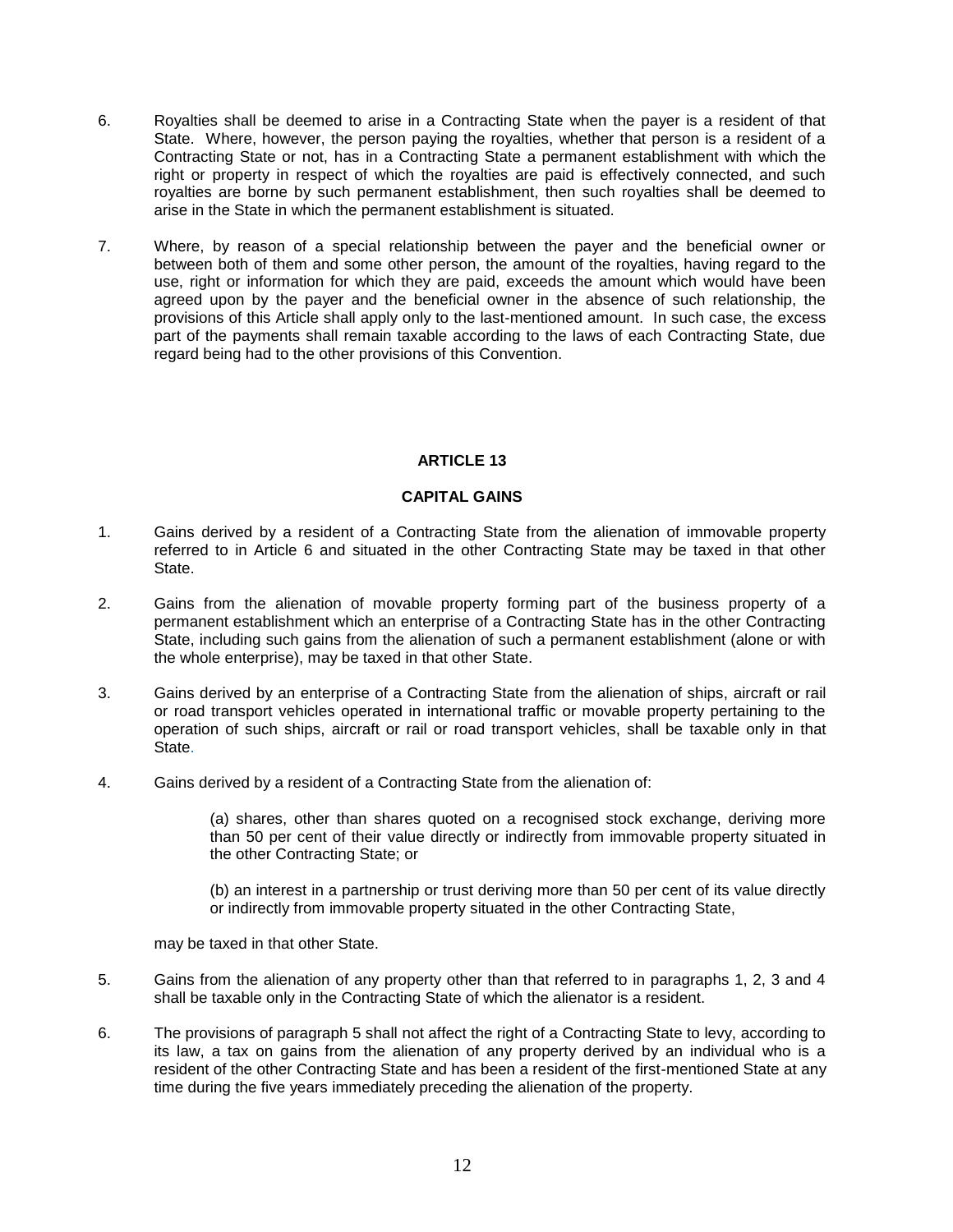#### **INCOME FROM EMPLOYMENT**

- 1. Subject to the provisions of Articles 15, 17 and 18, salaries, wages and other similar remuneration derived by a resident of a Contracting State in respect of an employment shall be taxable only in that State unless the employment is exercised in the other Contracting State. If the employment is so exercised, such remuneration as is derived therefrom may be taxed in that other State.
- 2. Notwithstanding the provisions of paragraph 1, remuneration derived by a resident of a Contracting State in respect of an employment exercised in the other Contracting State shall be taxable only in the first-mentioned State if:
	- (a) the recipient is present in the other State for a period or periods not exceeding in the aggregate 183 days in any twelve-month period commencing or ending in the fiscal year concerned, and
	- (b) the remuneration is paid by or on behalf of an employer who is not a resident of the other State, and
	- (c) the remuneration is not borne by a permanent establishment which the employer has in the other State.
- 3. Notwithstanding the preceding provisions of this Article, remuneration derived in respect of an employment exercised aboard a ship or aircraft operated in international traffic by an enterprise of a Contracting State may be taxed in that Contracting State.

#### **ARTICLE 15**

#### **DIRECTORS' FEES**

Directors' fees and other similar payments derived by a resident of a Contracting State in that person's capacity as a member of the board of directors of a company which is a resident of the other Contracting State may be taxed in that other State.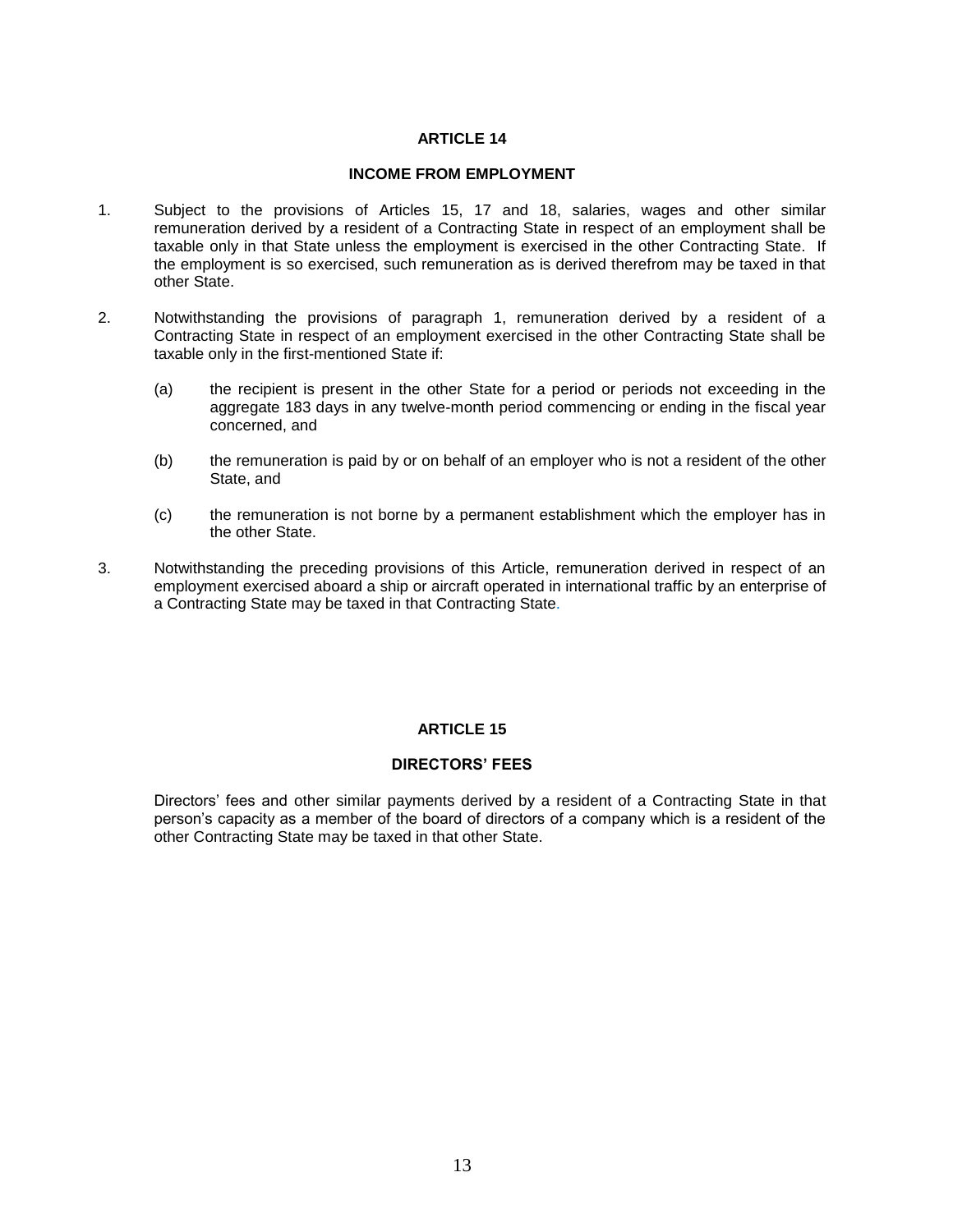#### **ENTERTAINERS AND SPORTSPERSONS**

- 1. Notwithstanding the provisions of Articles 7 and 14, income derived by a resident of a Contracting State as an entertainer, such as a theatre, motion picture, radio or television artiste, or a musician, or as a sportsperson , from that person's personal activities as such exercised in the other Contracting State, may be taxed in that other State.
- 2. Where income in respect of personal activities exercised by an entertainer or a sportsperson in that person's capacity as such accrues not to the entertainer or sportsperson but to another person, that income may, notwithstanding the provisions of Articles 7 and 14, be taxed in the Contracting State in which the activities of the entertainer or sportsperson are exercised.
- 3. Income derived by a resident of a Contracting State from activities exercised in the other Contracting State as envisaged in paragraphs 1 and 2, shall be exempt from tax in that other State if the visit to that other State is supported wholly or mainly by public funds of the firstmentioned Contracting State, a political subdivision or a local authority thereof, or takes place under a cultural agreement or arrangement between the Governments of the Contracting States.

#### **ARTICLE 17**

#### **PENSIONS AND ANNUITIES**

- 1. Subject to the provisions of paragraph 2 of Article 18, pensions and other similar remuneration paid to a resident of a Contracting State in consideration of past employment and any annuity paid to such a resident shall be taxable only in that State.
- 2. The term "annuity" means a stated sum payable periodically at stated times during life or during a specified or ascertainable period of time under an obligation to make the payments in return for adequate and full consideration in money or money's worth.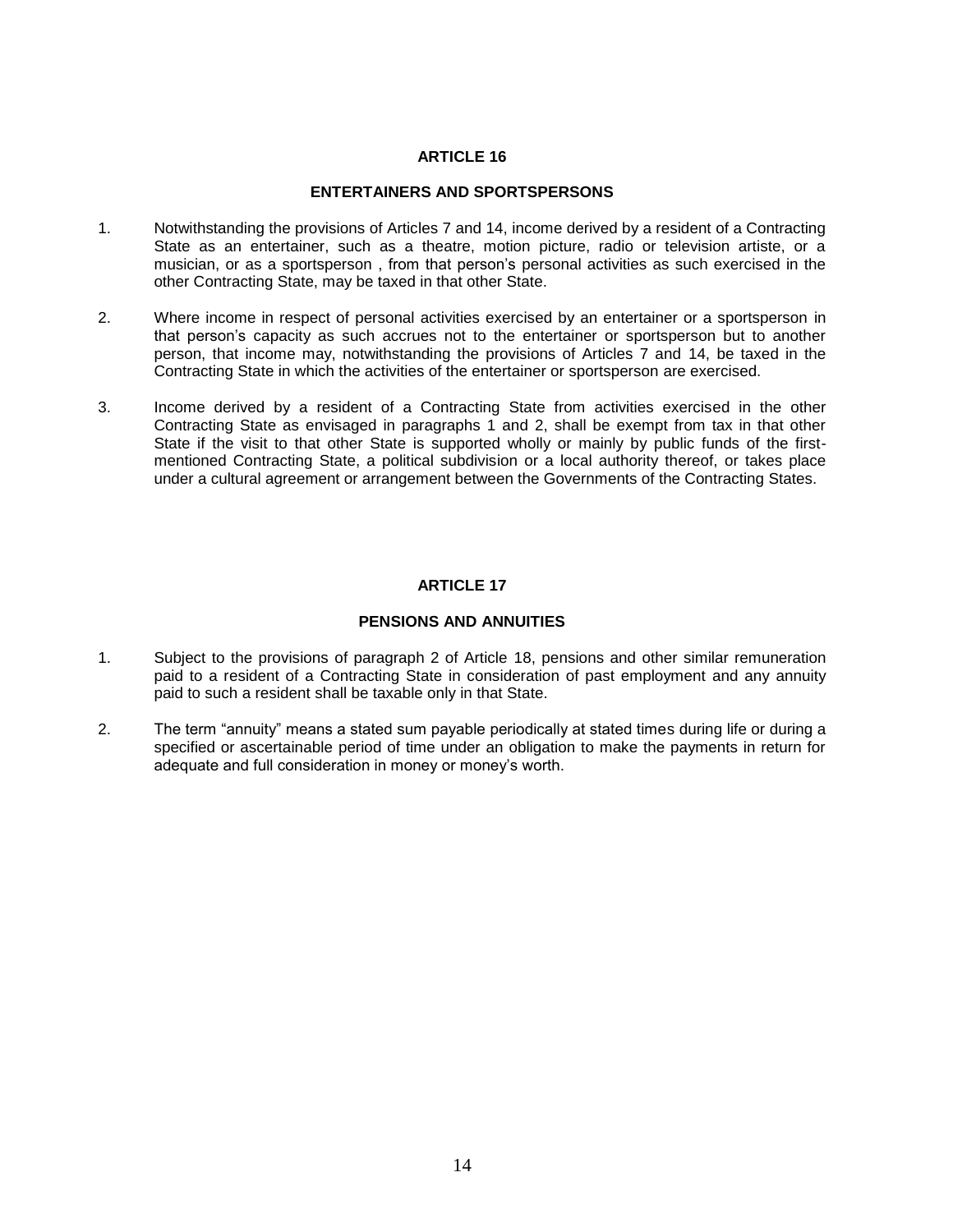# **GOVERNMENT SERVICE**

- 1. (a) Salaries, wages and other similar remuneration, paid by a Contracting State or a political subdivision or a local authority thereof to an individual in respect of services rendered to that State or subdivision or authority in the discharge of functions of a governmental nature shall be taxable only in that State.
	- (b) However, such salaries, wages and other similar remuneration shall be taxable only in the other Contracting State if the services are rendered in that State and the individual is a resident of that State who:
		- (i) is a national of that State; or
		- (ii) did not become a resident of that State solely for the purpose of rendering the services.
- 2. (a) Notwithstanding the provisions of paragraph 1, pensions and other similar remuneration paid by, or out of funds created by, a Contracting State or a political subdivision or a local authority thereof to an individual in respect of services rendered to that State or subdivision or authority in the discharge of functions of a governmental nature shall be taxable only in that State.
	- (b) However, such pensions and other similar remuneration shall be taxable only in the other Contracting State if the individual is a resident of, and a national of, that State.
- 3. The provisions of Articles 14, 15, 16 and 17 shall apply to salaries, wages, pensions and other similar remuneration, in respect of services rendered in connection with a business carried on by a Contracting State or a political subdivision or a local authority thereof.

# **ARTICLE 19**

#### **STUDENTS AND BUSINESS APPRENTICES**

A student or business apprentice who is present in a Contracting State solely for the purpose of the student or business apprentice's education or training and who is, or immediately before being so present was, a resident of the other Contracting State, shall be exempt from tax in the first-mentioned State on payments received from outside that first-mentioned State for the purposes of the student or business apprentice's maintenance, education or training.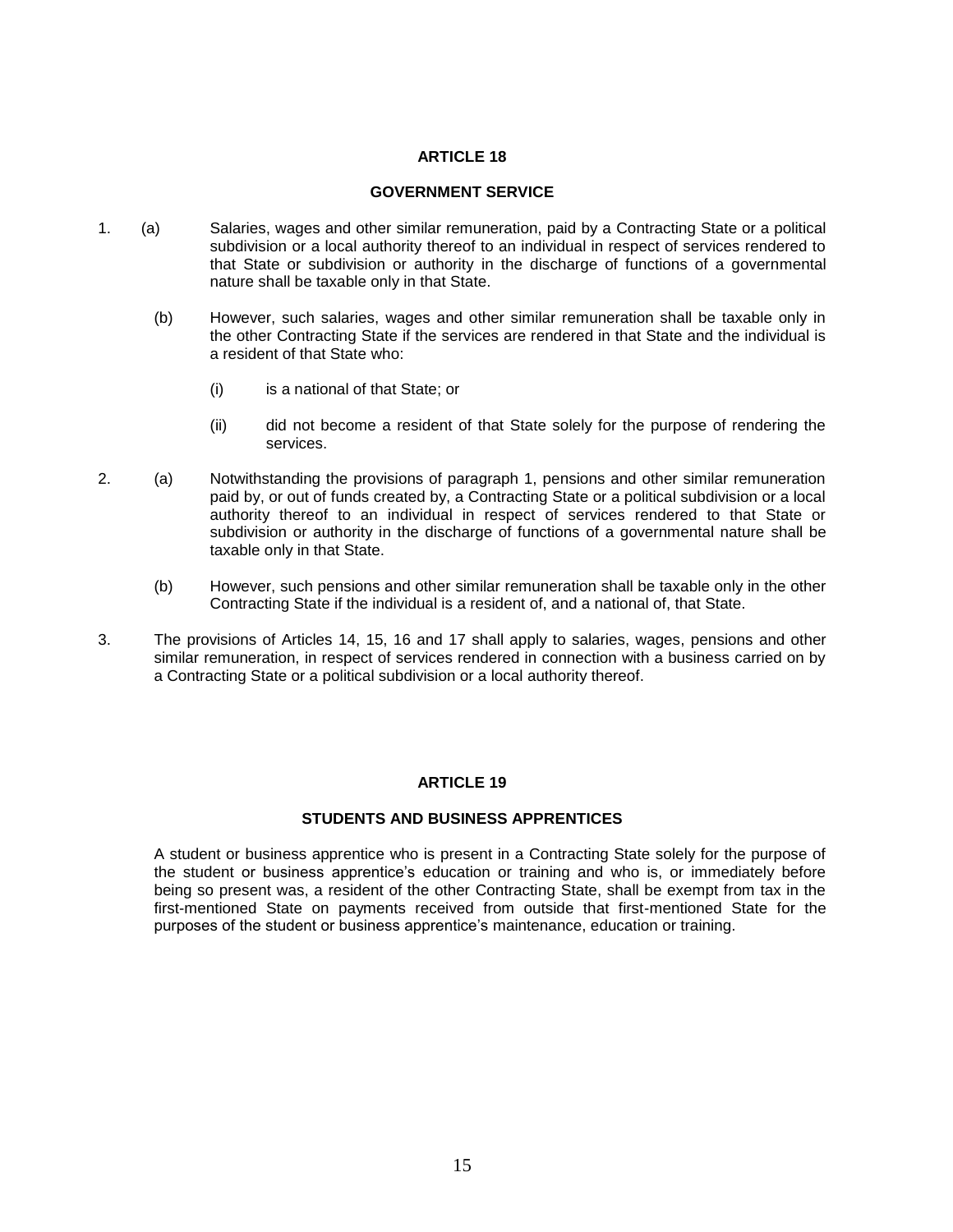#### **PROFESSORS AND TEACHERS**

- 1. Notwithstanding the provisions of Article 14, a professor or teacher who makes a temporary visit to one of the Contracting States for a period not exceeding two years from the date of first arrival in that State, solely for the purpose of teaching or carrying out research at a university, college, school or other educational institution in that State and who is, or immediately before such visit was, a resident of the other Contracting State shall, in respect of remuneration for such teaching or research, be exempt from tax in the first-mentioned State, provided that such remuneration is derived by the professor or teacher from outside that State. An individual shall be entitled to the benefits of this Article only once.
- 2. The provisions of this Article shall not apply to income from research if such research is undertaken not in the public interest but wholly or mainly for the private benefit of a specific person or persons.

# **ARTICLE 21**

#### **MISCELLANEOUS RULES APPLICABLE TO CERTAIN OFFSHORE ACTIVITIES**

- 1. The provisions of this Article shall apply notwithstanding any other provision of this Convention where activities (in this Article called "relevant activities") are carried on offshore in connection with the exploration or exploitation of the sea bed and subsoil and their natural resources situated in a Contracting State.
- 2. An enterprise of a Contracting State which carries on relevant activities in the other Contracting State shall, subject to paragraph 3 of this Article, be deemed to be carrying on business in that other State through a permanent establishment situated therein.
- 3. Relevant activities which are carried on by an enterprise of a Contracting State in the other Contracting State for a period or periods not exceeding in the aggregate 30 days within any period of twelve months shall not constitute the carrying on of business through a permanent establishment situated therein. For the purposes of this paragraph:
	- (a) where an enterprise of a Contracting State carrying on relevant activities in the other Contracting State is associated with another enterprise carrying on substantially similar relevant activities there, the former enterprise shall be deemed to be carrying on all such activities of the latter enterprise, except to the extent that those activities are carried on at the same time as its own activities;
	- (b) an enterprise shall be regarded as associated with another enterprise if one participates directly or indirectly in the management, control or capital of the other or if the same persons participate directly or indirectly in the management, control or capital of both enterprises.
- 4. Salaries, wages and similar remuneration derived by a resident of a Contracting State in respect of an employment connected with relevant activities in the other Contracting State may, to the extent that the duties are performed offshore in that other State, be taxed in that other State.
- 5. Gains derived by a resident of a Contracting State from the alienation of: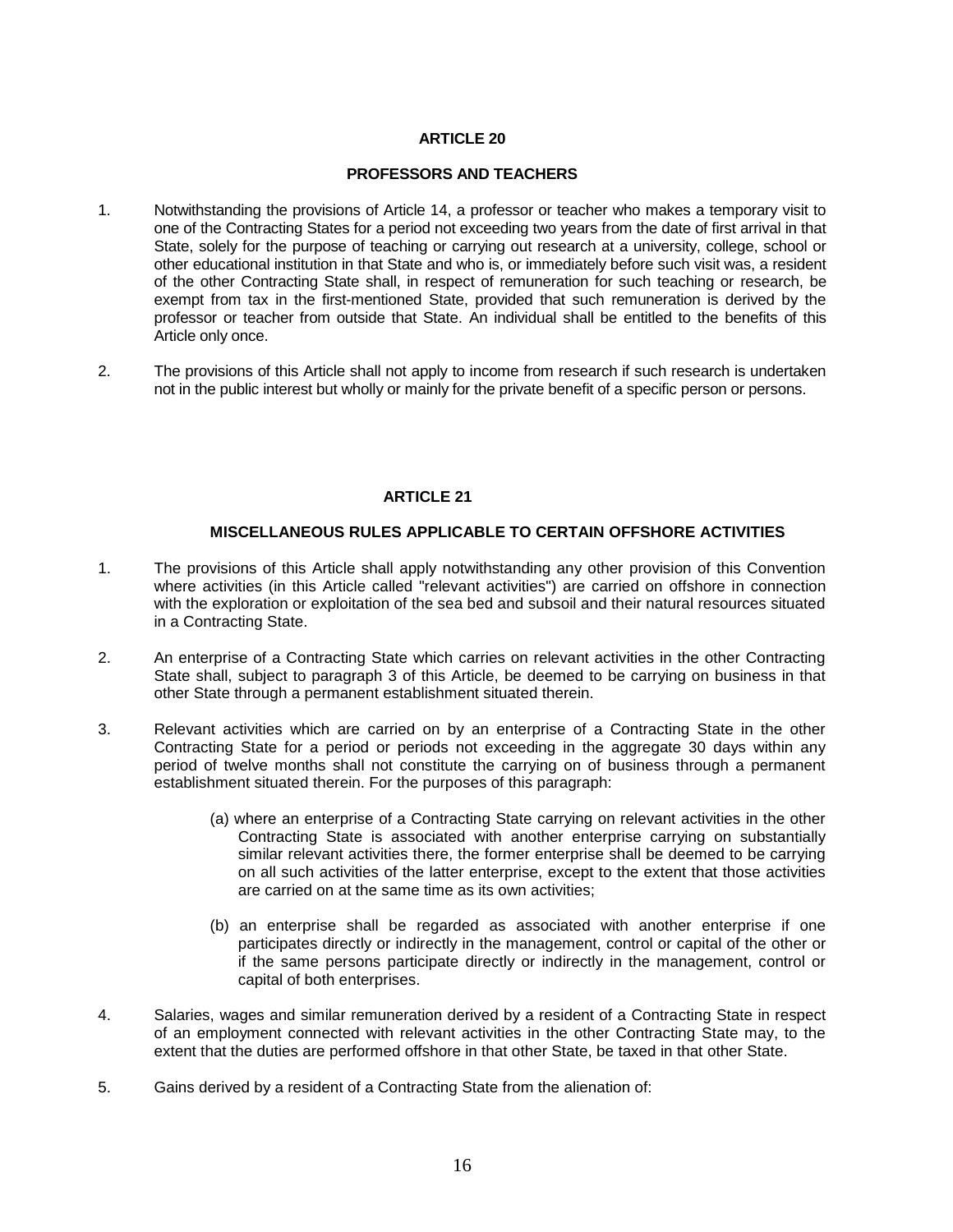- (a) exploration or exploitation rights; or
- (b) shares (or comparable instruments) deriving their value or the greater part of their value directly or indirectly from such rights,

may be taxed in that other State.

In this paragraph "exploration or exploitation rights" mean rights to assets to be produced by the exploration or exploitation of the seabed or subsoil or their natural resources in the other Contracting State, including rights to interests in or to the benefit of such assets.

# **ARTICLE 22**

#### **OTHER INCOME**

- 1. Items of income of a resident of a Contracting State, wherever arising, not dealt with in the foregoing Articles of this Convention shall be taxable only in that State.
- 2. The provisions of paragraph 1 shall not apply to income, other than income from immovable property as defined in paragraph 2 of Article 6, if the recipient of such income, being a resident of a Contracting State, carries on business in the other Contracting State through a permanent establishment situated therein and the right or property in respect of which the income is paid is effectively connected with such permanent establishment. In such case the provisions of Article 7 shall apply.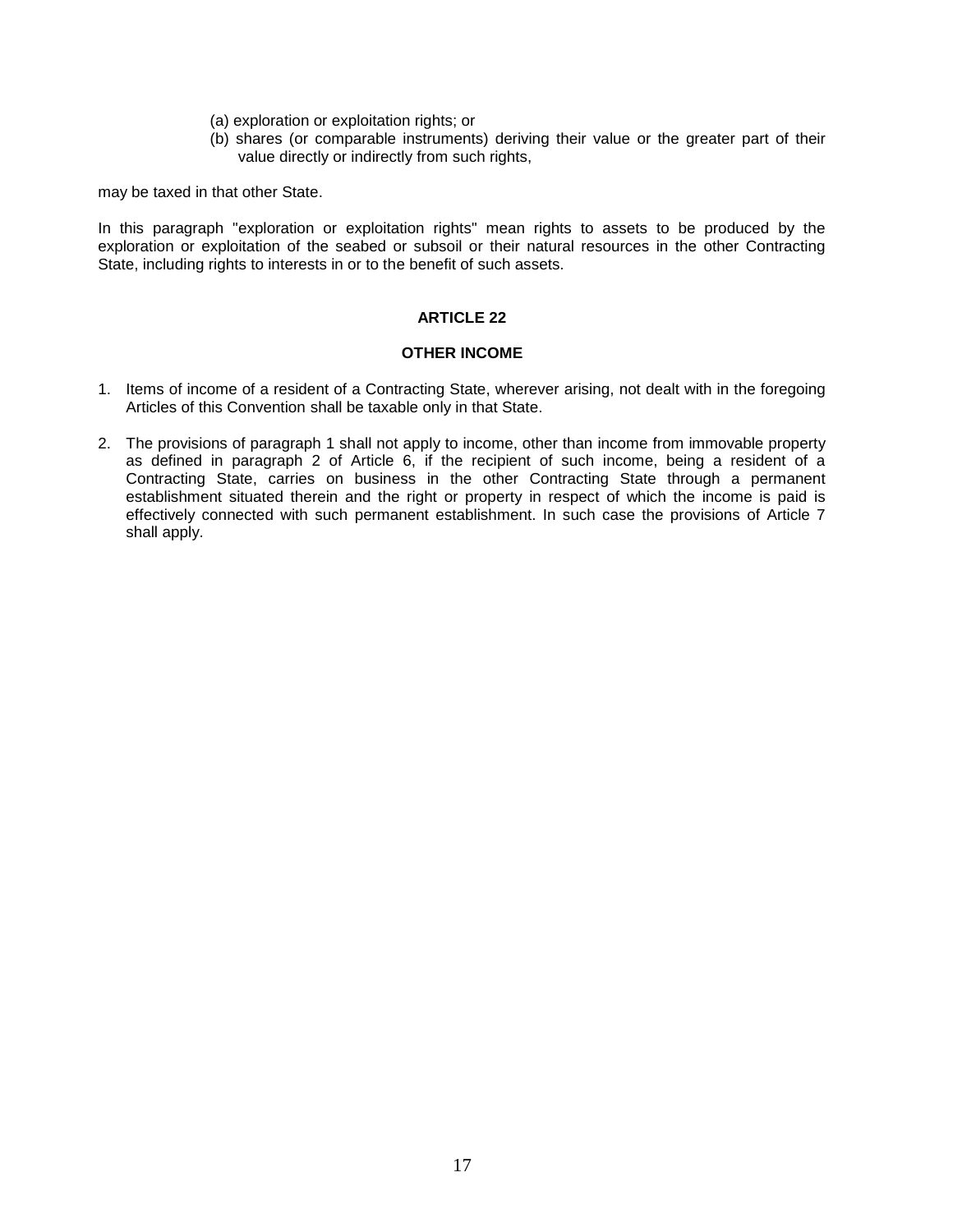#### **ELIMINATION OF DOUBLE TAXATION**

- 1. Double taxation shall be eliminated as follows:
	- (a) in Zambia, where a resident of Zambia derives income from Ireland which may be taxed in Ireland in accordance with the provisions of this Convention, the amount of the Irish tax payable in respect of that income shall be allowed as a credit against Zambian tax imposed on that resident. The amount of credit, however, shall not exceed that part of Zambian tax which is appropriate to that income.
	- (b) in Ireland, subject to the provisions of the laws of Ireland regarding the allowance as a credit against Irish tax of tax payable in a territory outside Ireland (which shall not affect the general principle hereof)-
		- (i) Zambian tax payable under the laws of Zambia and in accordance with this Convention, whether directly or by deduction, on profits, income or gains from sources within Zambia (excluding in the case of a dividend tax payable in respect of the profits out of which the dividend is paid) shall be allowed as a credit against any Irish tax computed by reference to the same profits, income or gains by reference to which Zambian tax is computed;
		- (ii) in the case of a dividend paid by a company which is a resident of Zambia to a company which is a resident of Ireland and which controls directly or indirectly 5 per cent or more of the voting power in the company paying the dividend, the credit shall take into account (in addition to any Zambian tax creditable under the provisions of subparagraph (b)(i)) Zambian tax payable by the company in respect of the profits out of which such dividend is paid.
- 2. For the purposes of paragraph 1, profits, income and capital gains owned by a resident of a Contracting State which may be taxed in the other Contracting State in accordance with this Convention, shall be deemed to be derived from sources in that other Contracting State.
- 3. Income which, in accordance with the provisions of this Convention is not subject to tax in a Contracting State, may be taken into account in determining the rate of tax to be imposed in that Contracting State.

#### **ARTICLE 24**

#### **NON-DISCRIMINATION**

- 1. Nationals of a Contracting State shall not be subjected in the other Contracting State to any taxation or any requirement connected therewith, which is other or more burdensome than the taxation and connected requirements to which nationals of that other State in the same circumstances, in particular with respect to residence, are or may be subjected. This provision shall, notwithstanding the provisions of Article 1, also apply to persons who are not residents of one or both of the Contracting States.
- 2. The taxation on a permanent establishment which an enterprise of a Contracting State has in the other Contracting State shall not be less favourably levied in that other State than the taxation levied on enterprises of that other State carrying on the same activities. This provision shall not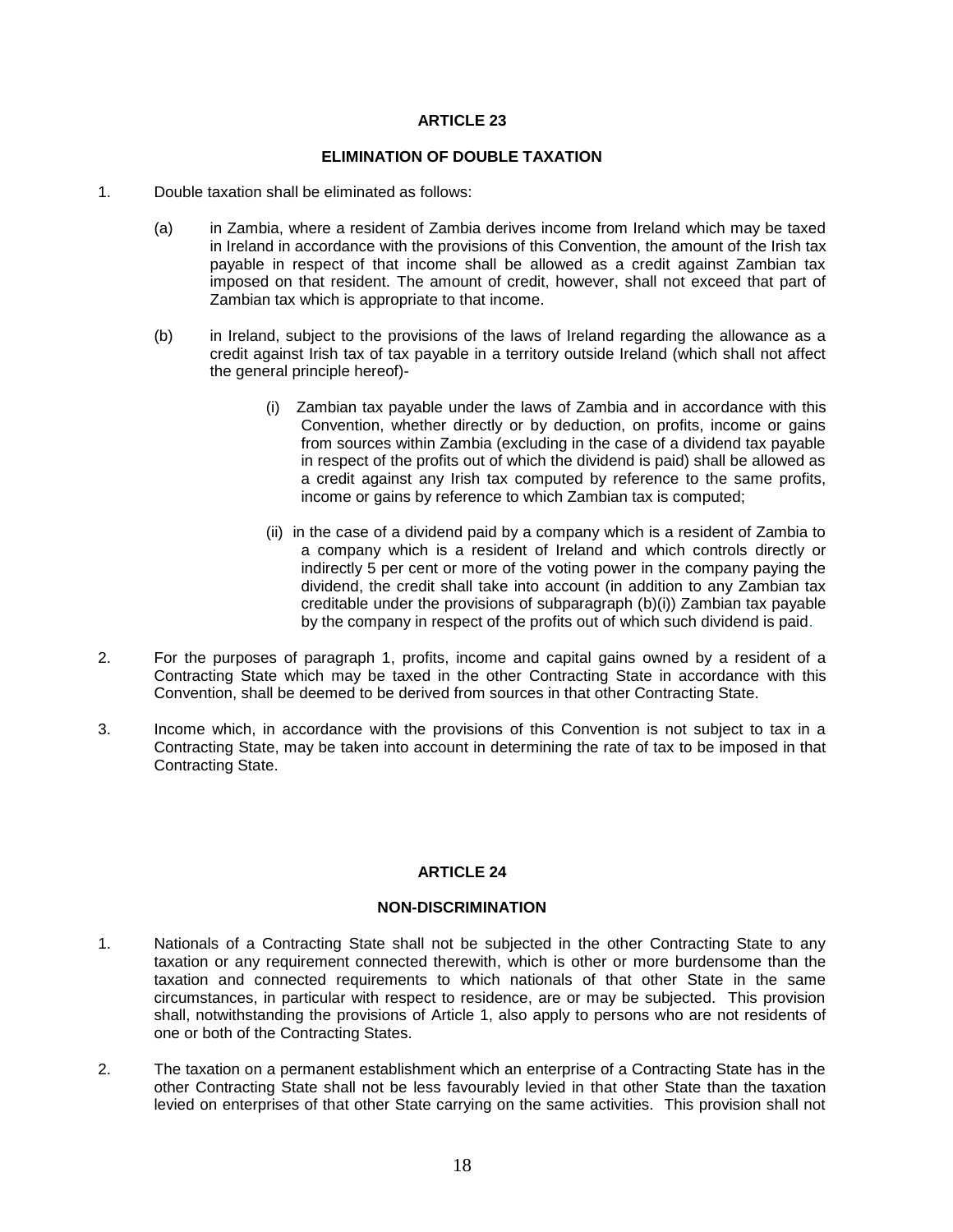be construed as obliging a Contracting State to grant to residents of the other Contracting State any personal allowances, reliefs and reductions for taxation purposes on account of civil status or family responsibilities which it grants to its own residents.

- 3. Except where the provisions of paragraph 1 of Article 9, paragraph 7 of Article 11, or paragraph 7 of Article 12, apply, interest, royalties and other disbursements paid by an enterprise of a Contracting State to a resident of the other Contracting State shall, for the purpose of determining the taxable profits of such enterprise, be deductible under the same conditions as if they had been paid to a resident of the first-mentioned State.
- 4. Enterprises of a Contracting State, the capital of which is wholly or partly owned or controlled, directly or indirectly, by one or more residents of the other Contracting State, shall not be subjected in the first-mentioned State to any taxation or any requirement connected therewith which is other or more burdensome than the taxation and connected requirements to which other similar enterprises of the first-mentioned State are or may be subjected.
- 5. The provisions of this Article shall, notwithstanding the provisions of Article 2, apply to taxes of every kind and description.

# **ARTICLE 25**

# **MUTUAL AGREEMENT PROCEDURE**

- 1. Where a person considers that the actions of one or both of the Contracting States result or will result for that person in taxation not in accordance with the provisions of this Convention, that person may, irrespective of the remedies provided by the domestic law of those States, present a case to the competent authority of the Contracting State of which the person is a resident or, if the case comes under paragraph 1 of Article 24, to that of the Contracting State of which the person is a national. The case must be presented within three years from the first notification of the action resulting in taxation not in accordance with the provisions of this Convention.
- 2. The competent authority shall endeavour, if the objection appears to it to be justified and if it is not itself able to arrive at a satisfactory solution, to resolve the case by mutual agreement with the competent authority of the other Contracting State, with a view to the avoidance of taxation which is not in accordance with this Convention. Any agreement reached shall be implemented notwithstanding any time limits in the domestic law of the Contracting States.
- 3. The competent authorities of the Contracting States shall endeavour to resolve by mutual agreement any difficulties or doubts arising as to the interpretation or application of this Convention. They may also consult together for the elimination of double taxation in cases not provided for in this Convention.
- 4. The competent authorities of the Contracting States may communicate with each other directly for the purpose of reaching an agreement in the sense of the preceding paragraphs.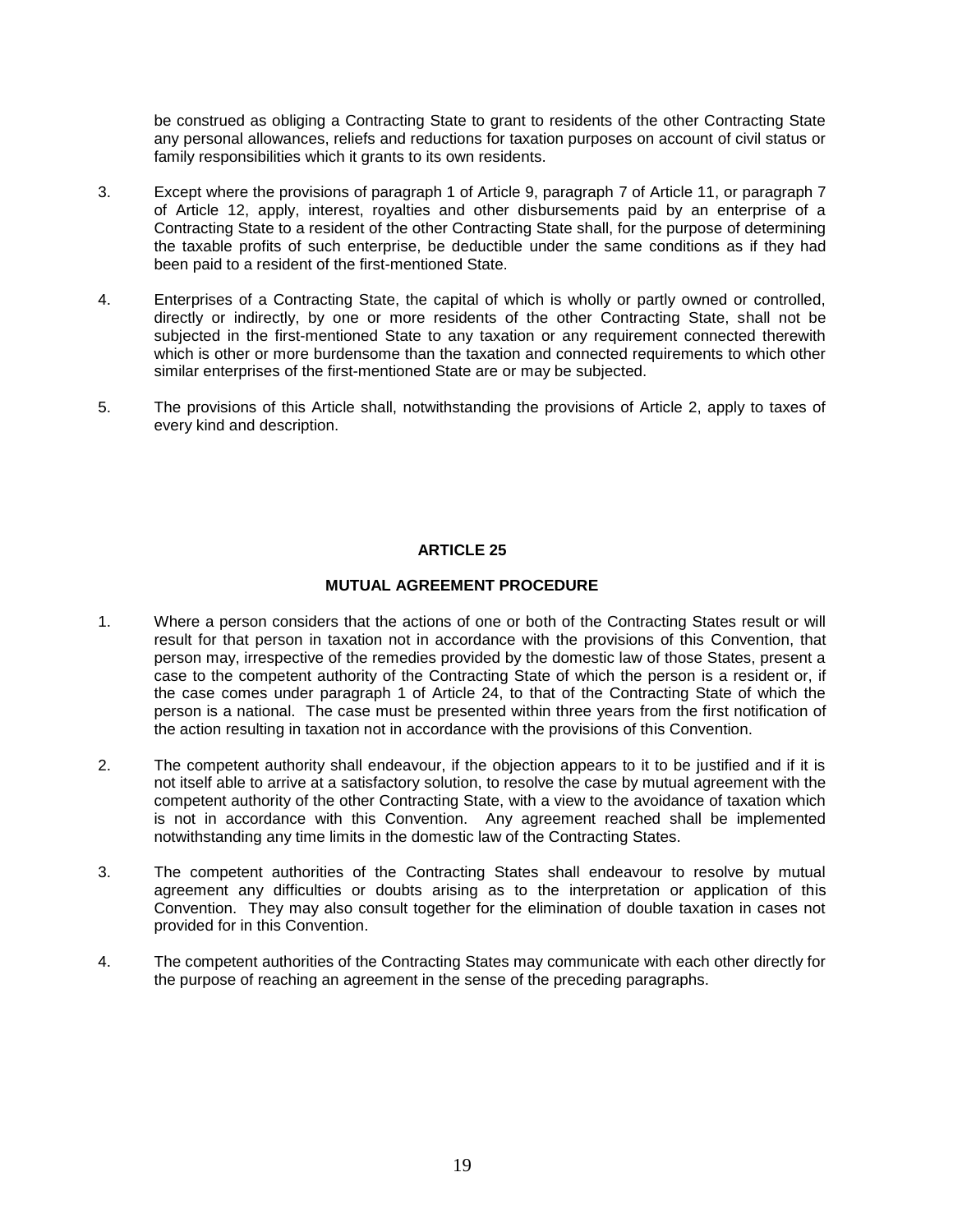#### **EXCHANGE OF INFORMATION**

- 1. The competent authorities of the Contracting States shall exchange such information as is foreseeably relevant for carrying out the provisions of this Convention or to the administration or enforcement of the domestic laws concerning taxes of every kind and description imposed on behalf of the Contracting States, or of their political subdivisions in so far as the taxation thereunder is not contrary to this Convention. The exchange of information is not restricted by Articles 1 and 2.
- 2. Any information received under paragraph 1 by a Contracting State shall be treated as secret in the same manner as information obtained under the domestic laws of that State and shall be disclosed only to persons or authorities (including courts and administrative bodies) concerned with the assessment or collection of, the enforcement or prosecution in respect of, the determination of appeals in relation to the taxes referred to in paragraph 1, or the oversight of the above. Such persons or authorities shall use the information only for such purposes. They may disclose the information in public court proceedings or in judicial decisions.
- 3. In no case shall the provisions of paragraphs 1 and 2 be construed so as to impose on a Contracting State the obligation:
	- (a) to carry out administrative measures at variance with the laws and administrative practice of that or of the other Contracting State;
	- (b) to supply information which is not obtainable under the laws or in the normal course of the administration of that or of the other Contracting State;
	- (c) to supply information which would disclose any trade, business, industrial, commercial or professional secret or trade process, or information, the disclosure of which would be contrary to public policy.
- 4. If information is requested by a Contracting State in accordance with this Article, the other Contracting State shall use its information gathering measures to obtain the requested information, even though that other State may not need such information for its own tax purposes. The obligation contained in the preceding sentence is subject to the limitations of paragraph 3 but in no case shall such limitations be construed to permit a Contracting State to decline to supply information solely because it has no domestic interest in such information.
- 5. In no case shall the provisions of paragraph 3 be construed to permit a Contracting State to decline to supply information solely because the information is held by a bank, other financial institution, nominee or person acting in an agency or a fiduciary capacity or because it relates to ownership interests in a person.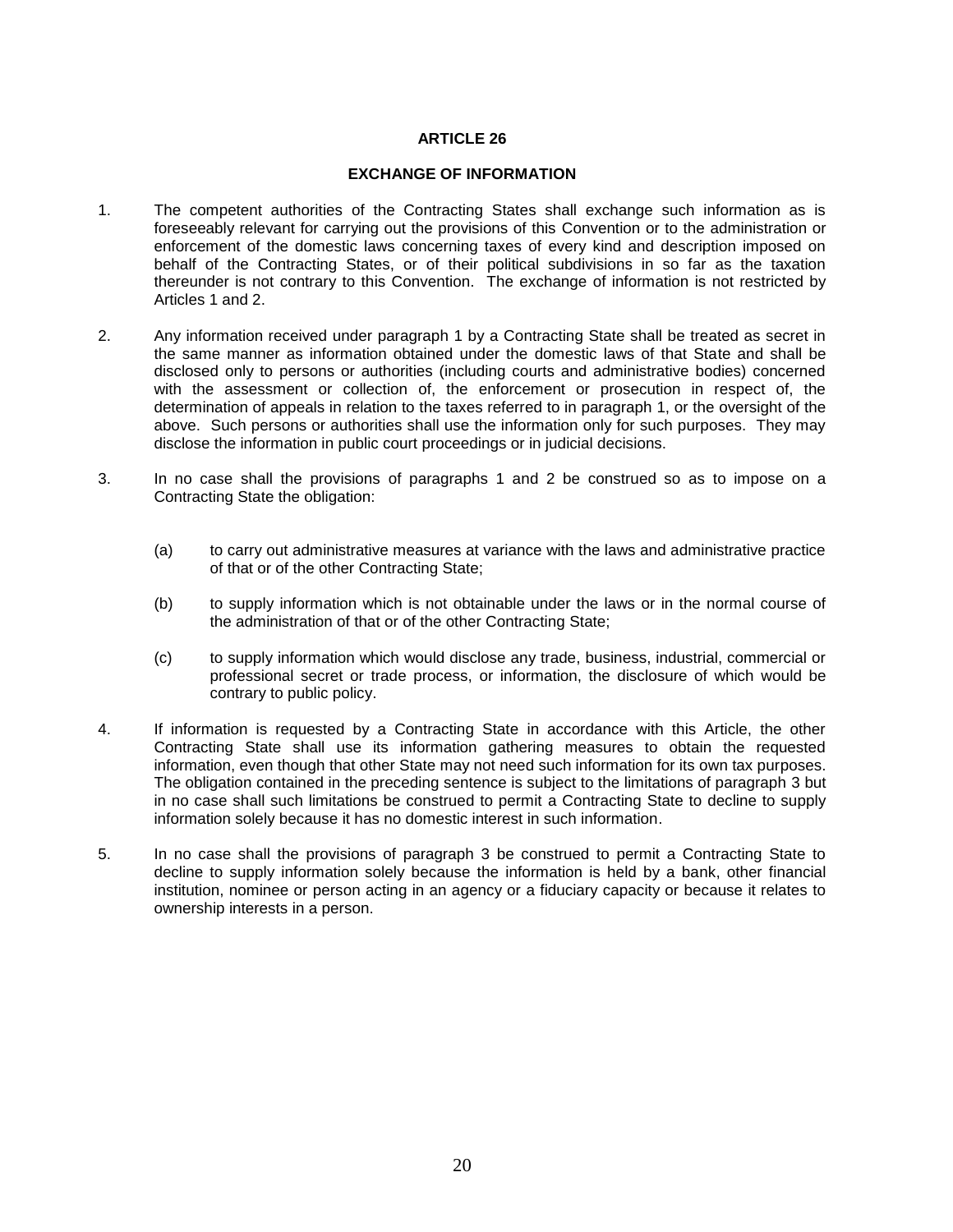#### **ASSISTANCE IN RECOVERY**

- 1. The Contracting States shall lend assistance to each other in the collection of revenue claims. This assistance is not restricted by Articles 1 and 2. The competent authorities of the Contracting States may by mutual agreement settle the mode of application of this Article.
- 2. The term "revenue claim" as used in this Article means an amount owed in respect of taxes of every kind and description imposed on behalf of the Contracting States, or of their political subdivisions or local authorities, insofar as the taxation thereunder is not contrary to this Convention or any other instrument to which the Contracting States are parties, as well as interest, administrative penalties and costs of collection or conservancy related to such amount.
- 3. When a revenue claim of a Contracting State is enforceable under the laws of that State and is owed by a person who, at that time, cannot, under the laws of that State, prevent its collection, that revenue claim shall, at the request of the competent authority of that State, be accepted for purposes of collection by the competent authority of the other Contracting State. That revenue claim shall be collected by that other State in accordance with the provisions of its laws applicable to the enforcement and collection of its own taxes as if the revenue claim were a revenue claim of that other State.
- 4. When a revenue claim of a Contracting State is a claim in respect of which that State may, under its law, take measures of conservancy with a view to ensure its collection, that revenue claim shall, at the request of the competent authority of that State, be accepted for purposes of taking measures of conservancy by the competent authority of the other Contracting State. That other State shall take measures of conservancy in respect of that revenue claim in accordance with the provisions of its laws as if the revenue claim were a revenue claim of that other State even if, at the time when such measures are applied, the revenue claim is not enforceable in the firstmentioned State or is owed by a person who has a right to prevent its collection.
- 5. Notwithstanding the provisions of paragraphs 3 and 4, a revenue claim accepted by a Contracting State for purposes of paragraph 3 or 4 shall not, in that State, be subject to the time limits or accorded any priority applicable to a revenue claim under the laws of that State by reason of its nature as such. In addition, a revenue claim accepted by a Contracting State for the purposes of paragraph 3 or 4 shall not, in that State, have any priority applicable to that revenue claim under the laws of the other Contracting State.
- 6. Proceedings with respect to the existence, validity or the amount of a revenue claim of a Contracting State shall not be brought before the courts or administrative bodies of the other Contracting State.
- 7. Where, at any time after a request has been made by a Contracting State under paragraph 3 or 4 and before the other Contracting State has collected and remitted the relevant revenue claim to the first-mentioned State, the relevant revenue claim ceases to be
	- a) in the case of a request under paragraph 3, a revenue claim of the first-mentioned State that is enforceable under the laws of that State and is owed by a person who, at that time, cannot, under the laws of that State, prevent its collection, or
	- b) in the case of a request under paragraph 4, a revenue claim of the first-mentioned State in respect of which that State may, under its laws, take measures of conservancy with a view to ensure its collection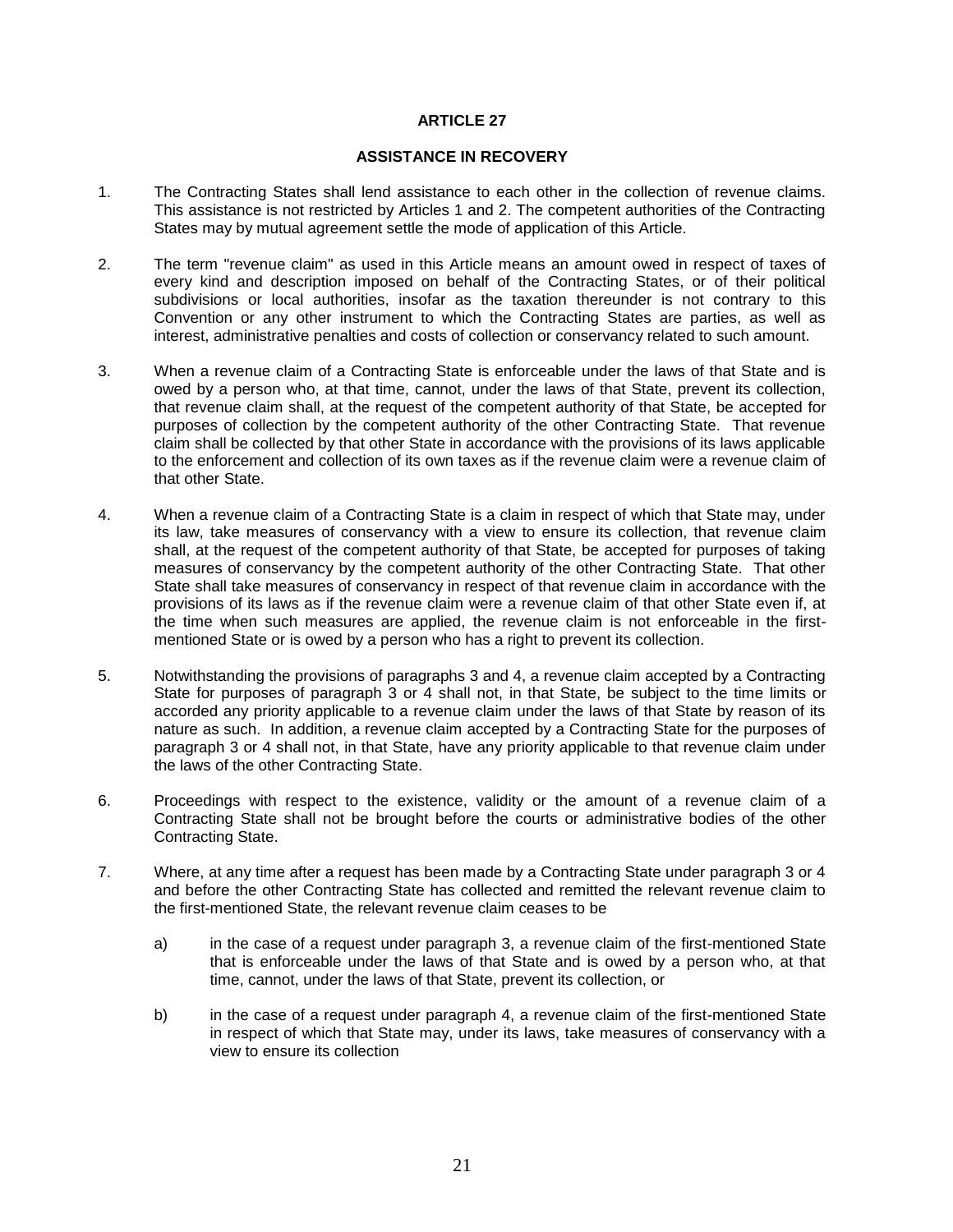the competent authority of the first-mentioned State shall promptly notify the competent authority of the other State of that fact and, at the option of the other State, the first-mentioned State shall either suspend or withdraw its request.

- 8. In no case shall the provisions of this Article be construed so as to impose on a Contracting State the obligation:
	- a) to carry out administrative measures at variance with the laws and administrative practice of that or of the other Contracting State;
	- b) to carry out measures which would be contrary to public policy;
	- c) to provide assistance if the other Contracting State has not pursued all reasonable measures of collection or conservancy, as the case may be, available under its laws or administrative practice;
	- d) to provide assistance in those cases where the administrative burden for that State is clearly disproportionate to the benefit to be derived by the other Contracting State.

#### **ARTICLE 28**

#### **MEMBERS OF DIPLOMATIC MISSIONS AND CONSULAR POSTS**

Nothing in this Convention shall affect the fiscal privileges of members of diplomatic missions or consular posts under the general rules of international law or under the provisions of special agreements.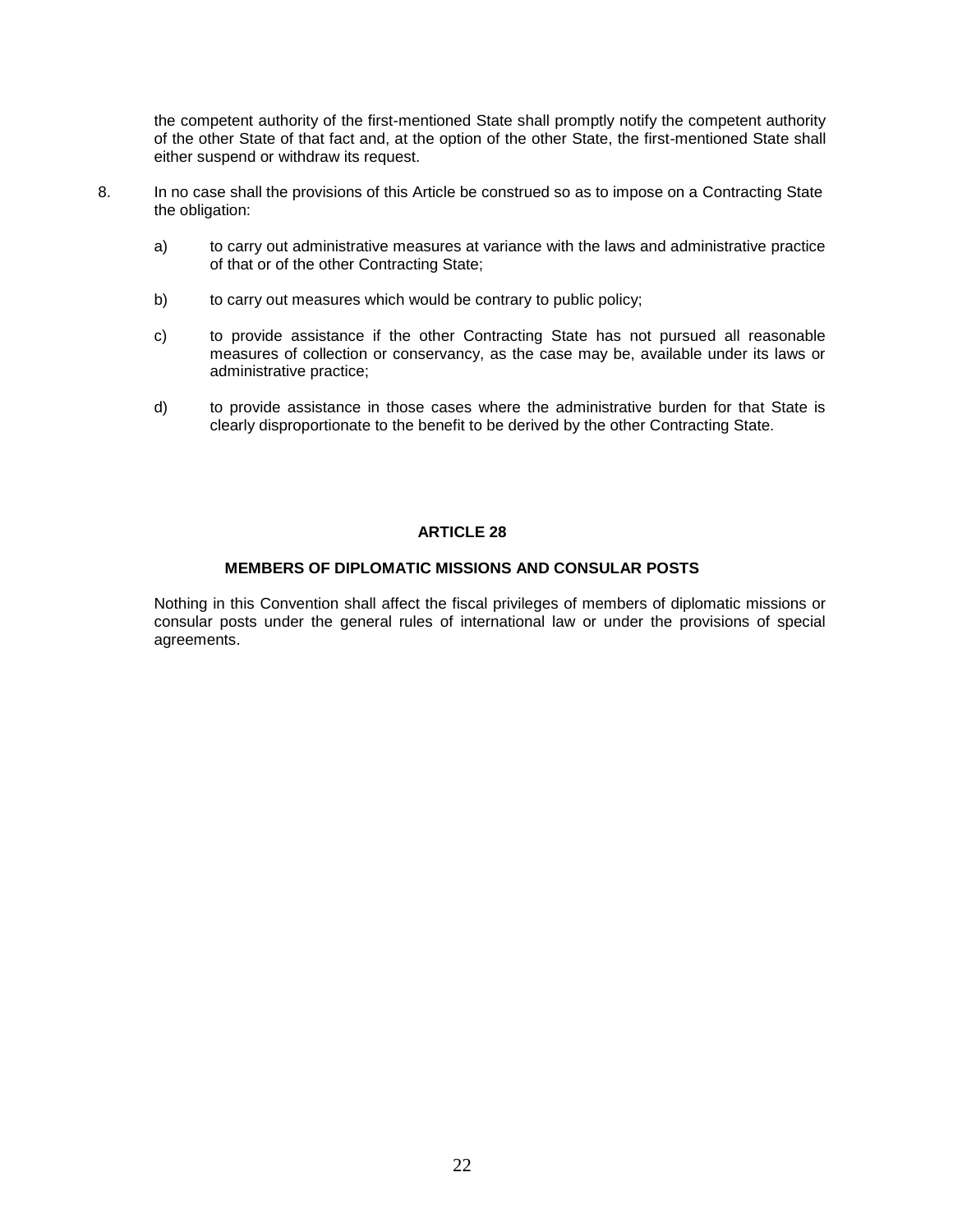# **ENTRY INTO FORCE**

- 1. Each of the Contracting States shall notify the other in writing through diplomatic channels of the completion of the procedures required by its law for the entry into force of this Convention. This Convention shall enter into force on the date of the later of these notifications and its provisions shall thereupon have effect:
	- a) in Zambia:
		- (i) in respect of taxes withheld at source, for amounts paid or credited on or after the first day of January next following the calendar year in which this Convention enters into force;
		- (ii) in respect of other taxes, for taxable periods beginning on or after the first day of January next following the calendar year in which this Convention enters into force.
	- (b) in Ireland:
		- (i) in respect of income tax, the universal social charge and capital gains tax, for any year of assessment beginning on or after the first day of January next following the calendar year in which this Convention enters into force;
		- (ii) in respect of corporation tax, for any financial year beginning on or after the first day of January next following the calendar year in which this Convention enters into force.
- 2. The Convention between the Government of the Republic of Zambia and Ireland for the avoidance of double taxation and the prevention of fiscal evasion with respect to taxes on income signed at London on 29 March 1971 shall cease to have effect from the dates on which this Convention becomes effective in accordance with paragraph 1 of this Article.

#### **ARTICLE 30**

#### **DURATION AND TERMINATION**

This Convention shall remain in force until terminated by a Contracting State. Either Contracting State may terminate the Convention at any time after five years from the date on which the Convention enters into force provided that at least six months prior written notice of termination has been given through diplomatic channels.

In such event, the Convention shall cease to have effect:

- (a) in Zambia:
	- (i) in respect of taxes withheld at source, for amounts paid or credited on or after the first day of January of the year next following that in which the notice of termination is given;
	- (ii) in respect of other taxes, for taxable periods beginning on or after the first day of January of the year next following that in which the notice of termination is given.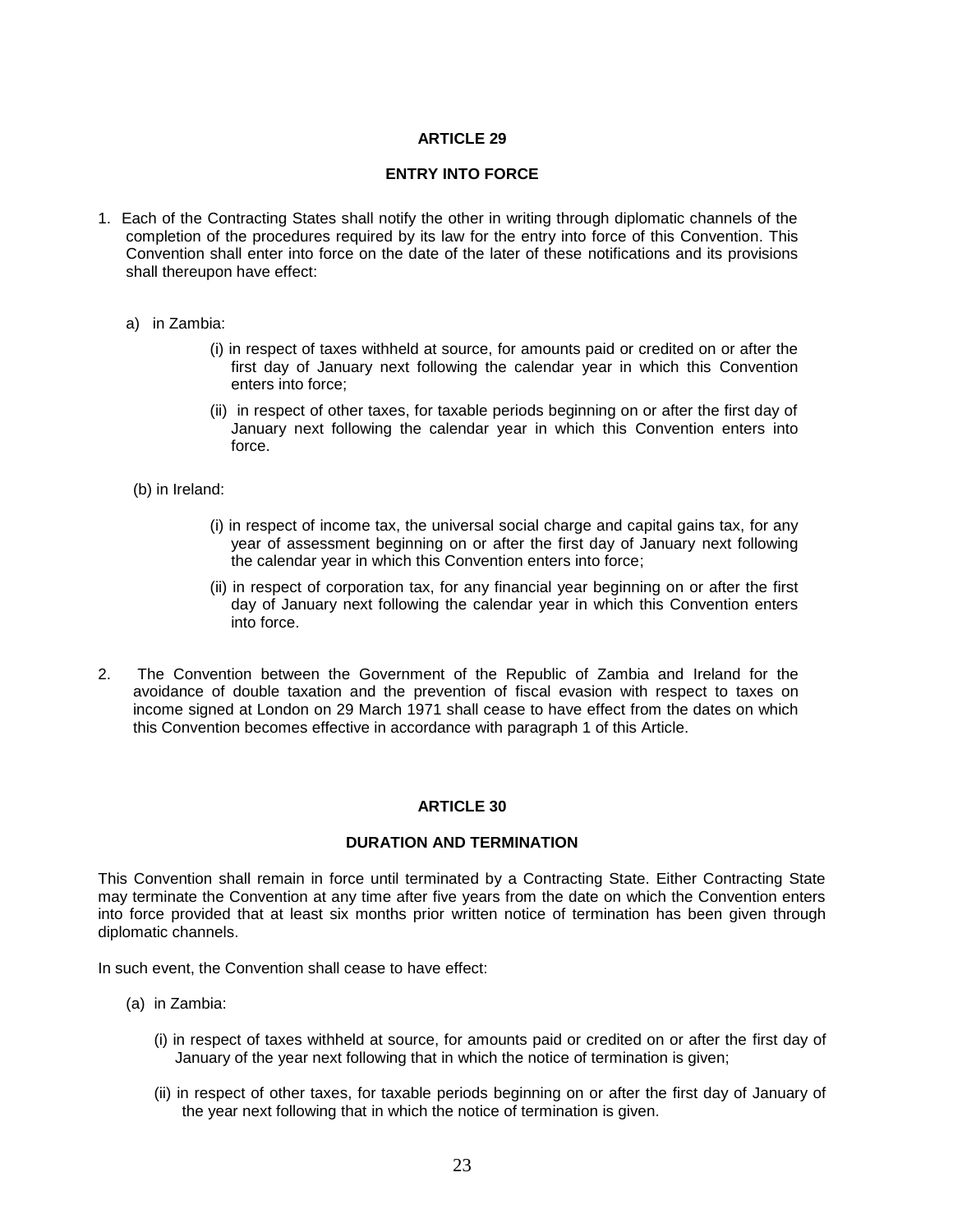- (b) in Ireland:
	- (i) in respect of income tax, the universal social charge and capital gains tax, for any year of assessment beginning on or after the first day of January of the year next following that in which the notice of termination is given;
	- (ii) in respect of corporation tax, for any financial year beginning on or after the first day of January of the year next following that in which the notice of termination is given.

In WITNESS WHEREOF the undersigned, being duly authorised thereto, have signed this Convention.

Done at Lusaka, this 31<sup>st</sup> day of March 2015 in two originals, both copies being equally authentic.

Minister of Finance<br>
For the Government of **Ambassador to Zambia**<br>
For the Government of the Republic of Zambia

ALEXANDAR B. CHIKWANDA FINBAR MICHEAL O'BRIEN For the Government of Ireland